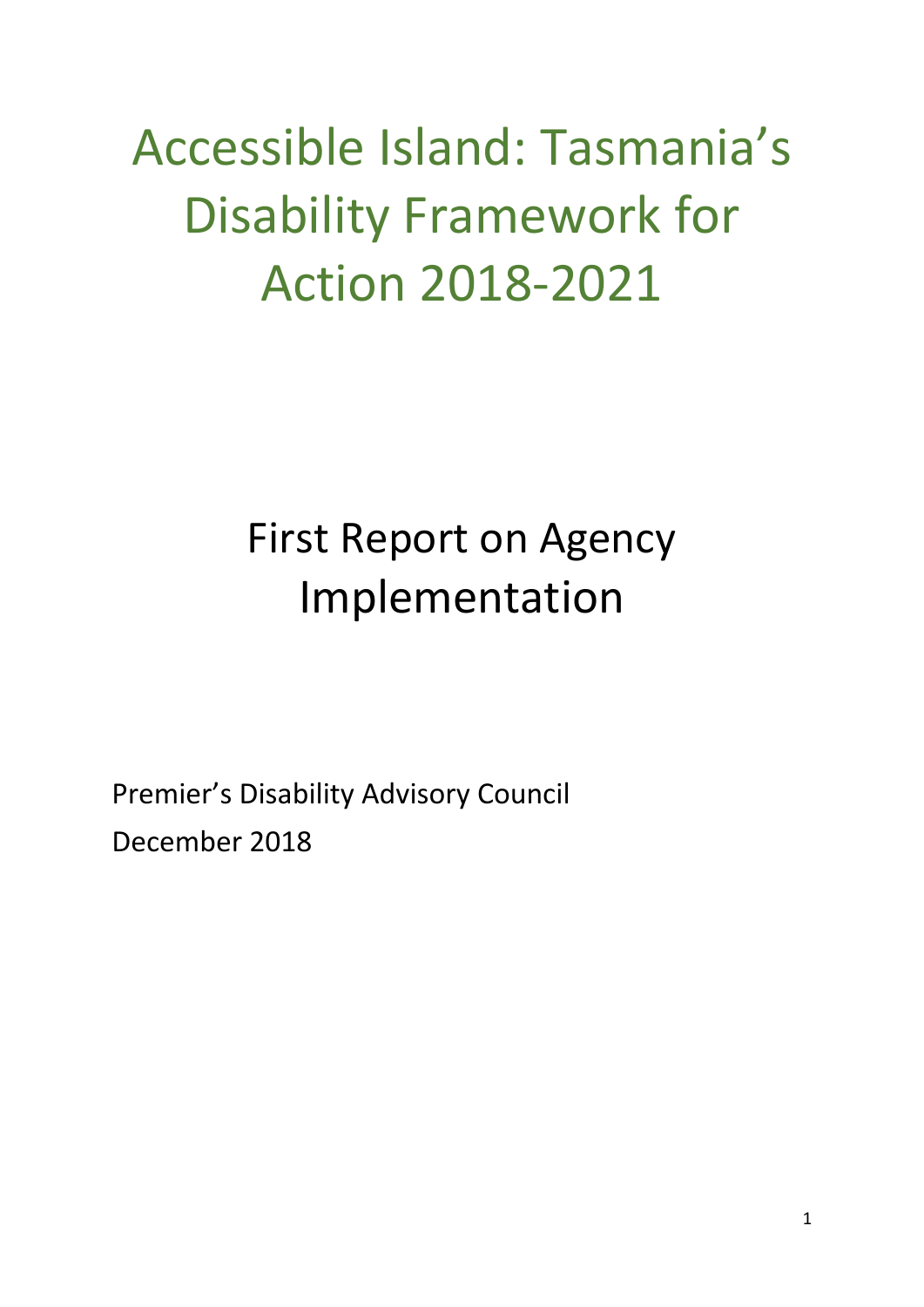#### Contents

| Accessible Island: Tasmania's Disability Framework for Action 2018-20215 |  |
|--------------------------------------------------------------------------|--|
|                                                                          |  |
|                                                                          |  |
|                                                                          |  |
|                                                                          |  |
|                                                                          |  |
|                                                                          |  |
|                                                                          |  |
|                                                                          |  |
|                                                                          |  |
|                                                                          |  |
|                                                                          |  |
|                                                                          |  |
|                                                                          |  |
|                                                                          |  |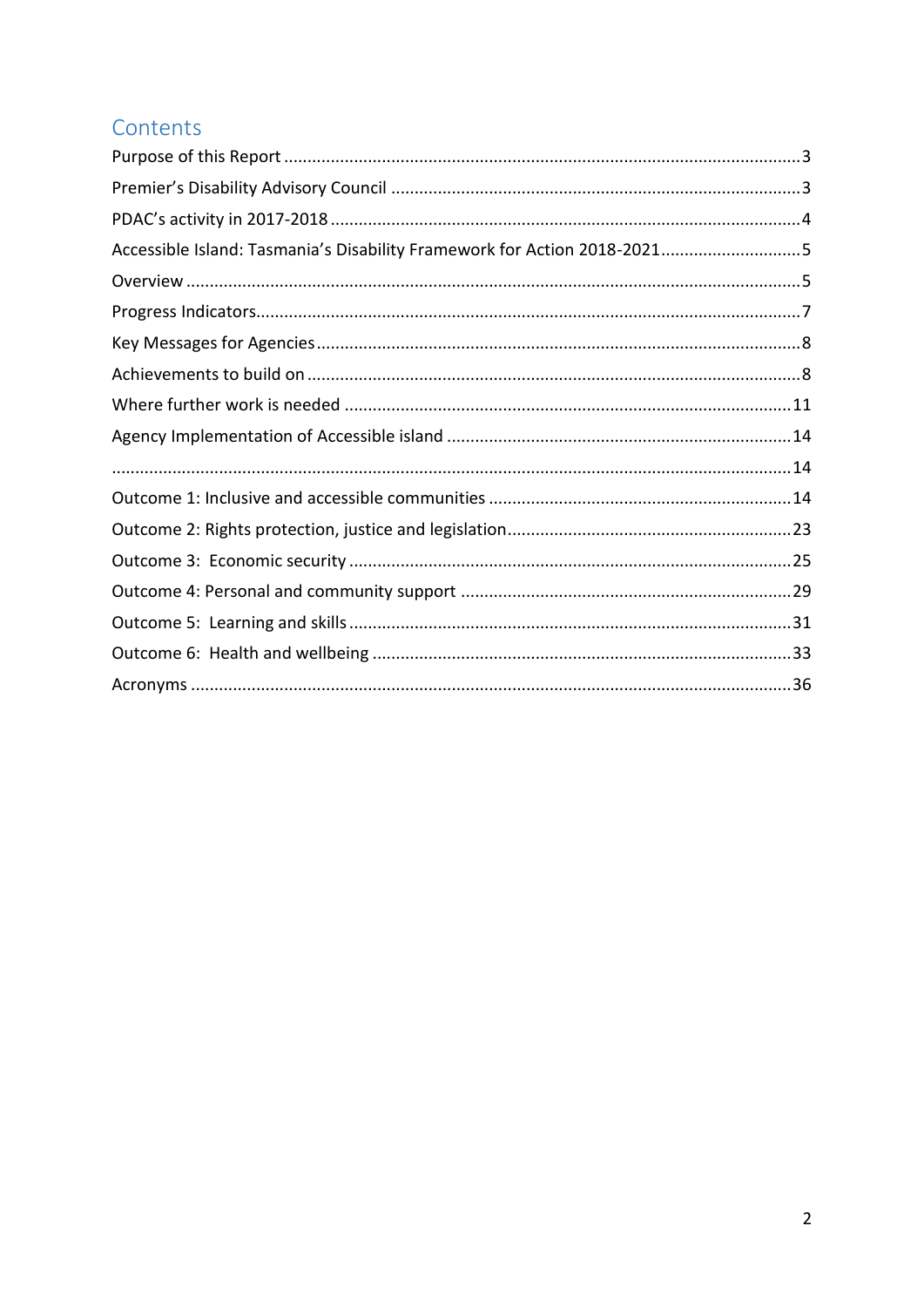# <span id="page-2-0"></span>PURPOSE OF THIS REPORT

Accessible Island: Tasmania's Disability Framework for Action 2018-2021 (Accessible Island) is a whole of government policy that aims to remove barriers and enable people with disability to enjoy the same rights and opportunities as all other Tasmanians.

Each Agency, including the Tasmanian Health Service and TasTAFE, is required to provide an annual report on its progress to the Premier's Disability Advisory Council (PDAC). This report focuses on the activities of Tasmanian Government Agencies during 2017-2018.

The reporting period includes the final six months of the previous Disability Framework for Action 2013-2018 and the first six months of Accessible Island.

# <span id="page-2-1"></span>Premier's Disability Advisory Council

PDAC is chaired by the Premier and includes the Minister for Disability Services and Community Development as a permanent member. Other Ministers may assist on matters relevant to their portfolio.

PDAC has up to 11 community members, including the Community Chair and Deputy Community Chair who conduct out-of-session meetings. The Chair of the Minister's Disability Advisory Council (MDAC) is an ex-officio member of PDAC.<sup>1</sup>

Once Agency reports have been received, the PDAC community members review them and provide feedback to:

- highlight substantial progress and/or significant outcomes that have been achieved;
- showcase initiatives that demonstrate good practice;
- note areas where stronger commitment and concerted action is required; and
- make recommendations to inform agency and whole-of-government actions and priorities over the next 12 months.

This report collates Agency reporting and PDAC's feedback. PDAC presents its report to the Premier. The report is submitted to Cabinet after which it is forwarded to the Heads of Agency and is published on the Communities Tasmania website.

#### *Attendance of Heads of Agencies at PDAC meetings*

-

Since 2008, Heads of Agencies have met formally with PDAC to discuss their agency's implementation of the DFA (and now Accessible Island). These meetings occur on a rotating basis over a two-year period. During 2017-2018 the following meetings were held:

• On 10 November 2017, the Secretary of the Department of Police, Fire and Emergency Management (DPFEM) and the Secretary of the Department of Treasury and Finance (Treasury).

<sup>&</sup>lt;sup>1</sup> For further information about PDAC see [PDAC Terms of Reference](http://www.dpac.tas.gov.au/__data/assets/pdf_file/0004/304564/PDAC_Terms_of_Reference_revised_November_2018.pdf) The Minister's Disability Advisory Committee (MDAC) is established under the Terms of Reference of the Premier's Disability Advisory Council. MDAC provide advice to the Minister for Disability Services and Community Development in relation to the planning and delivery of specialist disability services in Tasmania.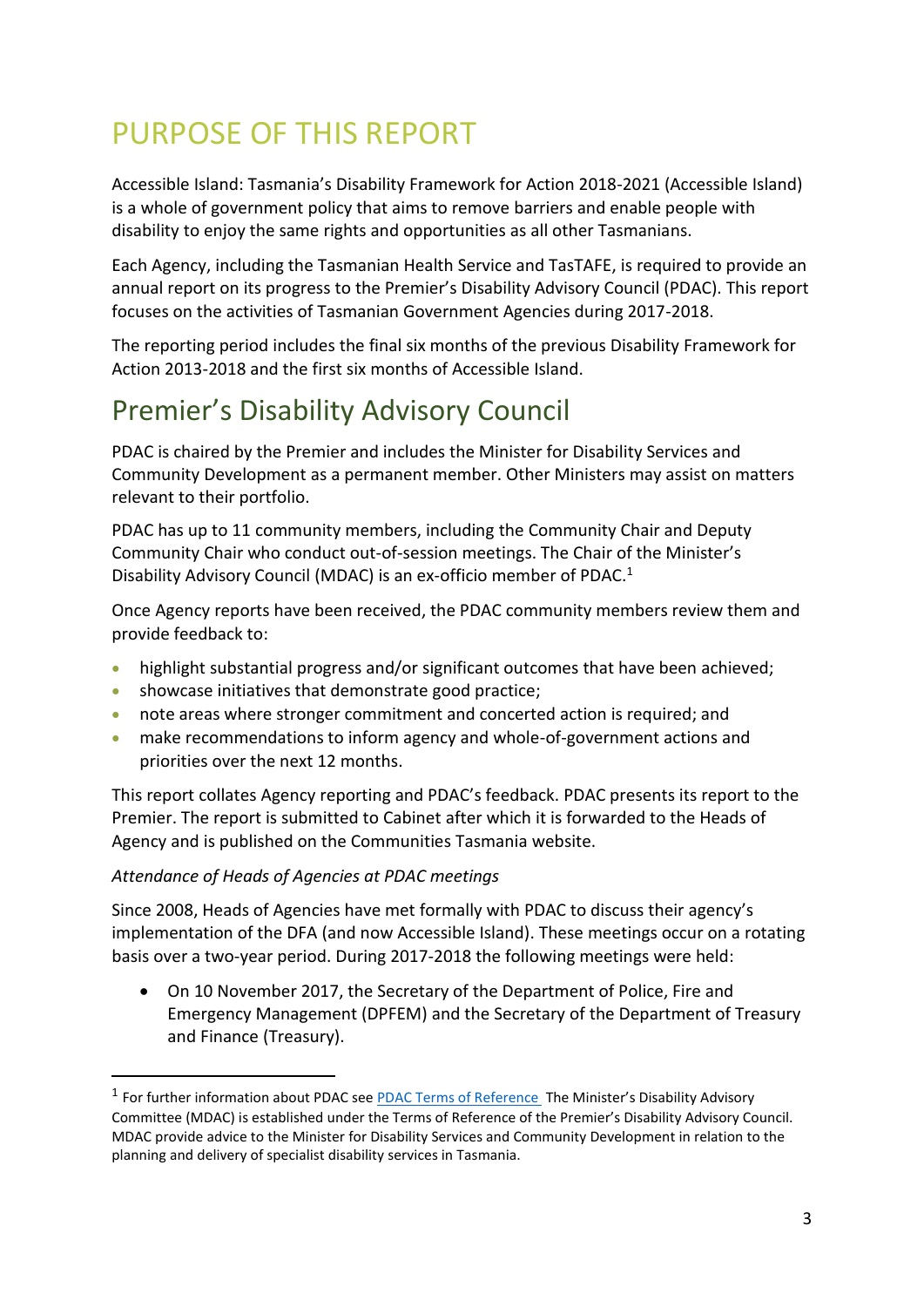• On 23 July 2018, the Secretary of the Department of Premier and Cabinet (DPAC) and the Deputy Secretary of the Department of Health (DoH).

PDAC thanks Mr Darren Hine, Mr Tony Ferrall, Ms Jenny Gale and Mr Ross Smith (DoH) for their presentations. PDAC community members find the meetings with agency heads extremely valuable, appreciates the candour of the discussions and the commitment to improving outcomes for people with disability.

## <span id="page-3-0"></span>PDAC's activity in 2017-2018

PDAC community members continue to be very active in supporting the Tasmanian Government to implement its disability agenda. In addition to attending two formal and three out-of-session meetings, members have:

- Contributed to the development of Accessible Island: Tasmania's *Disability Framework for Action 2018-2021*.
- Reviewed the first report of the *Disability Justice Plan for Tasmania 2017-2020* and made recommendations to Agencies.
- Met with the State Manager National Disability Insurance Agency (NDIA) to discuss National Disability Insurance Scheme (NDIS) rollout (August 2017).
- Provided advice to Treasury regarding the accessibility of the new Salamanca Building.
- Provided access advice to DoE on the Northern Support School during a site visit and participated in the Southern Support School Project Working Group
- Represented on the NDIS School Transport Consultation Reference Group.
- Participated in the *Metro Tasmania Disability Action Plan (DAP) 2011-2022* consultation forums.
- Reviewed the State Service online disability awareness training.
- Met with Agency Disability Working Group convenors.
- Chaired the Minister's Disability Advisory Committee.
- The Community Chair also represented Tasmania on the National Disability and Carers Council.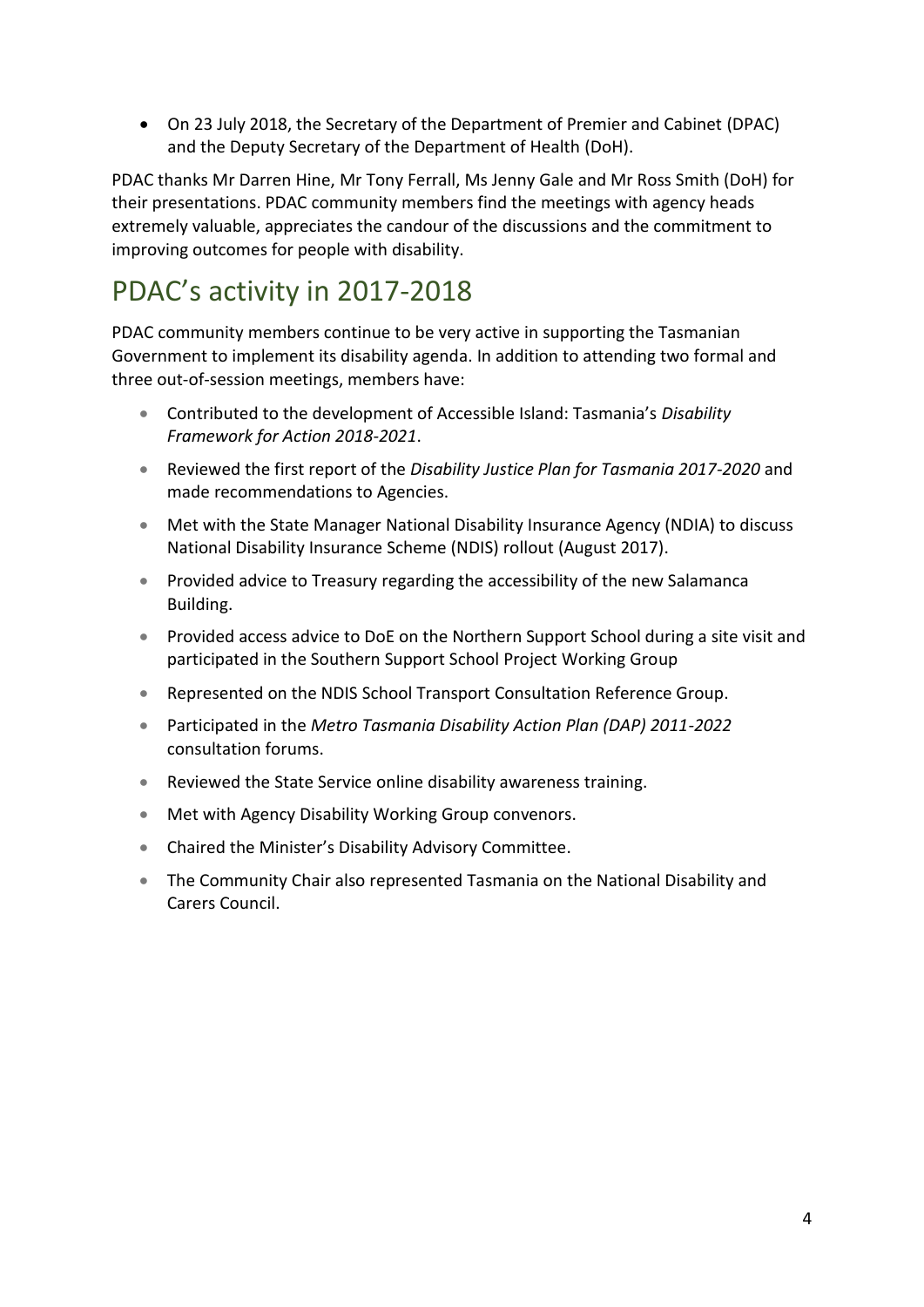# <span id="page-4-0"></span>ACCESSIBLE ISLAND: TASMANIA'S DISABILITY FRAMEWORK FOR ACTION 2018-2021

### <span id="page-4-1"></span>**Overview**

Vision: A fully inclusive society, which values and respects all people with disability as equal and contributing members of the community.

Accessible Island is the third progression of a whole-of-government approach to ensure that all Government Agencies implement socially just policies and practices for Tasmanians with disability. The first Disability Framework for Action (DFA) began in 2005 and was followed by the second DFA, which began in 2013 and concluded in 2017.

Accessible Island is built on a rights based, social model of disability. This approach recognises that all Australian governments are bound to recognise the rights of people with disability as set out in the United Nations Convention on the Rights of People with Disability. It acknowledges that the social exclusion of people with disability is not due to the functional limitations of individuals but the failure of society to meet the needs of people with disability.

Accessible Island links to the *National Disability Strategy 2010–2020 (NDS)*, which outlines a ten-year national policy framework for improving the lives of Australians with disability, their families and carers.

The NDS identifies six outcome areas:

- Inclusive and accessible communities;
- Rights protection, justice and legislation;
- Economic security;
- Personal and community support;
- Learning and skills; and
- Health and wellbeing.

All Australian states and territories have agreed to develop implementation plans for the NDS. Accessible Island is Tasmania's implementation plan for the NDS; the action areas align to the NDS outcomes.

A summary of the Outcome Areas is provided on the next page. For more information and a detailed list of actions see: [Accessible Island: Tasmania's Disability Framework for Action](http://www.dpac.tas.gov.au/divisions/csr/policy/Policy_Work/accessible_island_tasmanias_disability_framework_for_action_2018-2021_dfa)  [2018-2021](http://www.dpac.tas.gov.au/divisions/csr/policy/Policy_Work/accessible_island_tasmanias_disability_framework_for_action_2018-2021_dfa)

> Tasmania has the highest rate of disability in Australia – 26 percent compared to 18 per cent nationally. In 2015, 131,700 people reported a disability (Australian Bureau of Statistics *Survey of Disability, Ageing and Carers 2*015).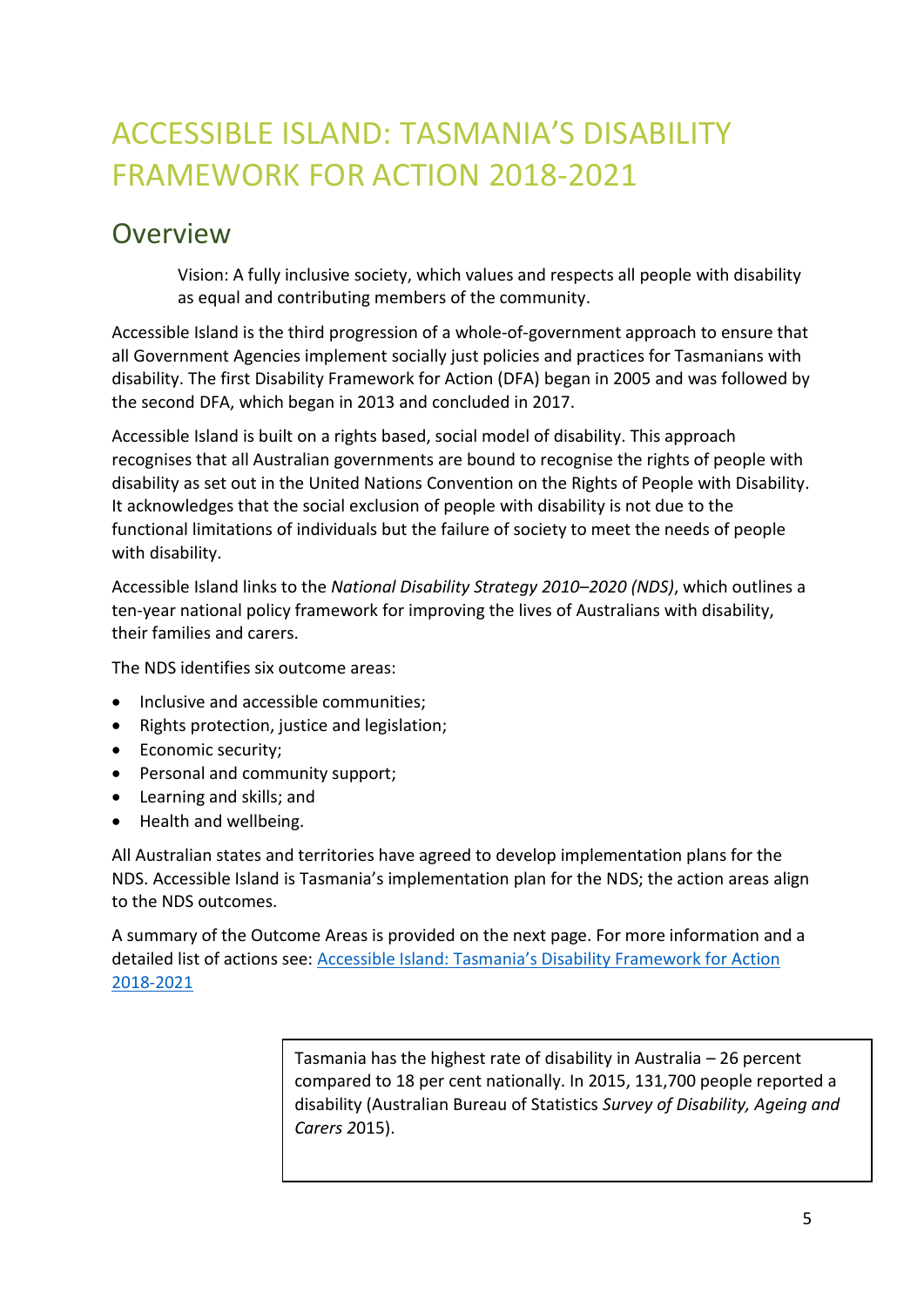#### Outcome Areas and Actions - Summary

#### *Inclusive and Accessible Communities*

- Ensure Tasmanian Government buildings are accessible for the public and employees
- Increase the supply of public and social housing properties with accessible design features
- Improve accessibility of passenger transport services
- Provide opportunities for social and cultural participation
- Foster collaborative approaches across agencies, with stakeholders and with the Tasmanian community
- Provide information that is accessible for clients and employees

#### *Rights Protection, Justice and Legislation*

- Improve recognition and response through the *Disability Justice Plan for Tasmania 2017–2020* (multi-agency plan)
- Provide effective responses from criminal justice; strengthen protections and supports
- Support prisoners with disability
- Ensure a contemporary legislative framework for delivery of, and access to, disability services
- Provide training for police to recognise and respond to people with disabilities
- Support agencies to implement Tasmania's international obligations

#### *Economic Security*

- Implement the *Tasmanian State Service Diversity and Inclusion Framework 2017–2020*
- Promote inclusive workplace practices
- Deliver a new affordable supply of, and better access into, affordable homes and rapid assistance out of homelessness through the Tasmanian

Affordable Housing Action Plan 2015– 2019

• Educate people about guardianship and power of attorney issues

#### *Personal and Community Support*

- Support transition to the NDIS
- Provide culturally appropriate services
- Acknowledge and support carers
- Support and promote mental health through the *Rethink Mental Health 2015-2025* plan
- Improve the application process for the Companion Card

#### *Learning and Skills*

- Support students with disability to access further education, training and employment
- Address priorities identified by the Ministerial Taskforce – Support for Students with Disabilities

#### *Health and Wellbeing*

- Develop and support opportunities for sport and recreation
- Promote community health and wellbeing
- Ensure health services are designed to meet the needs of people with disability
- Provide timely, comprehensive and effective prevention and early intervention
- Provide new and enhanced services under One Health System reforms for rehabilitation services
- The *Healthy Tasmania Plan* will give Tasmanians and their communities the information and tools they need to make positive and healthy changes to their lives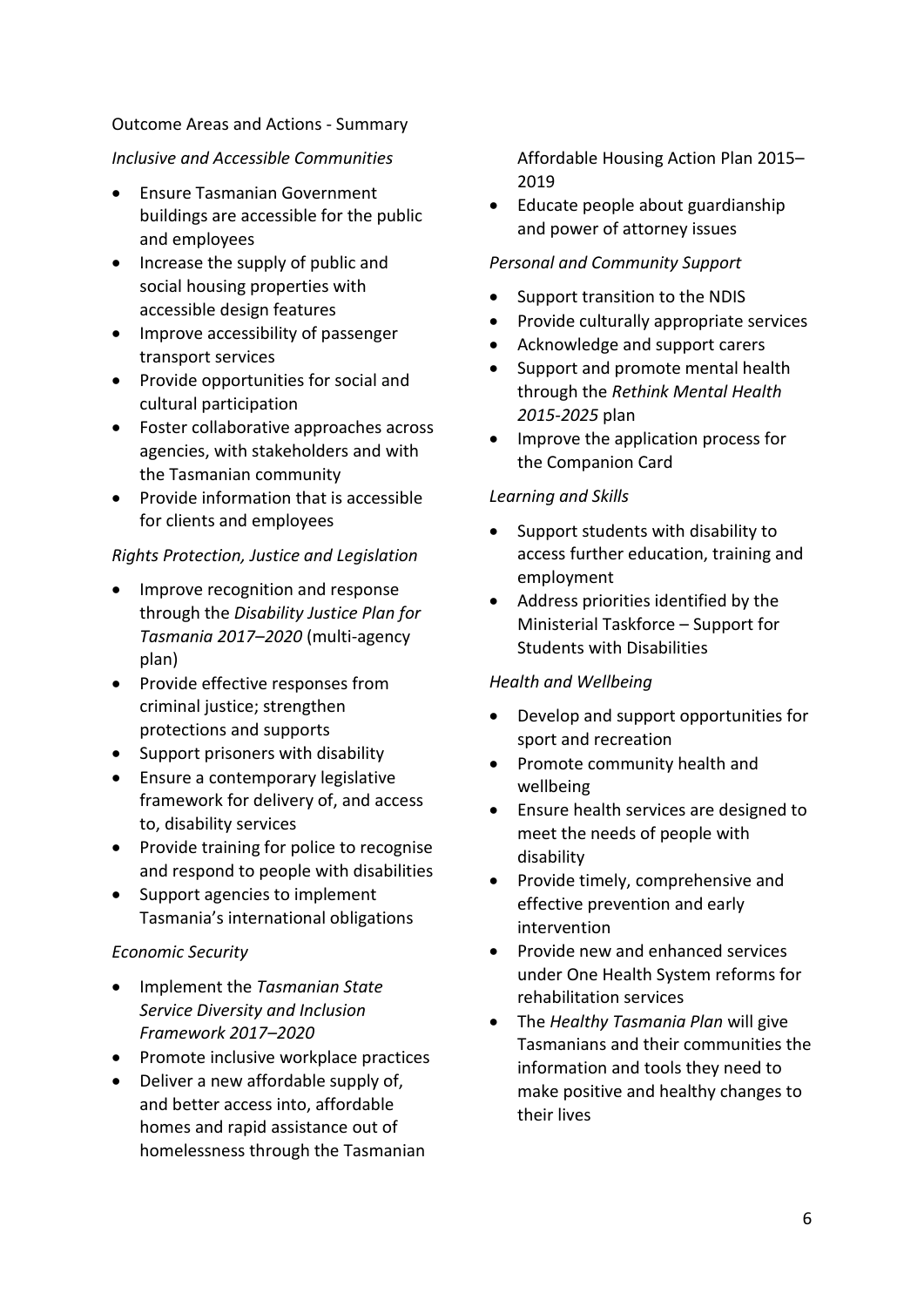# <span id="page-6-0"></span>Progress Indicators

All Tasmanian Government Agencies are asked to provide qualitative and quantitative data in their annual reports to PDAC. This information is used to map progress against the three principles underpinning Accessible Island.

*Ensuring access and inclusion in government services, infrastructure and communication*

Examples include:

- Number of building appraisals to ensure accessibility.
- Number and scope of modifications to buildings and other infrastructure to ensure accessibility.
- Proportion of websites that are WCAG 2.0 Level AA compliant.

*Collaboration and Consolation – Agencies will share expertise and collaborate in the planning and development of services, infrastructure and communication*

Examples include:

- Participation in cross-agency and cross sector work on disability initiatives.
- Consultation with people with disability on policy and service delivery, including an annual stakeholder survey to provide feedback on progress of the *Tasmanian State Service Diversity and Inclusion Framework* and propose new initiatives.

#### *Improving Employment Outcomes in the State Service*

Examples include:

- Number of adjustments put in place for employees with disability.
- Engagement with Disability Employment Services providers.
- Number of agency specific Diversity and Inclusion plans developed and implemented.
- Number of Diversity and Inclusion toolkits developed and implemented.
- Identification of barriers and initiatives/ opportunities to support people with disability.
- Take-up of a learning package for all State Service Employees to improve their awareness of the ways to support people with disability in the workplace.
- Workforce diversity data (i.e. number of State Service employees identifying as having a disability).
- Number of agencies with Diversity and Inclusion indicators incorporated into senior leaders' performance management.

Collection of this data over time will inform the reporting on Accessible Island outcomes. PDAC will continue to work with agencies to refine the data collection.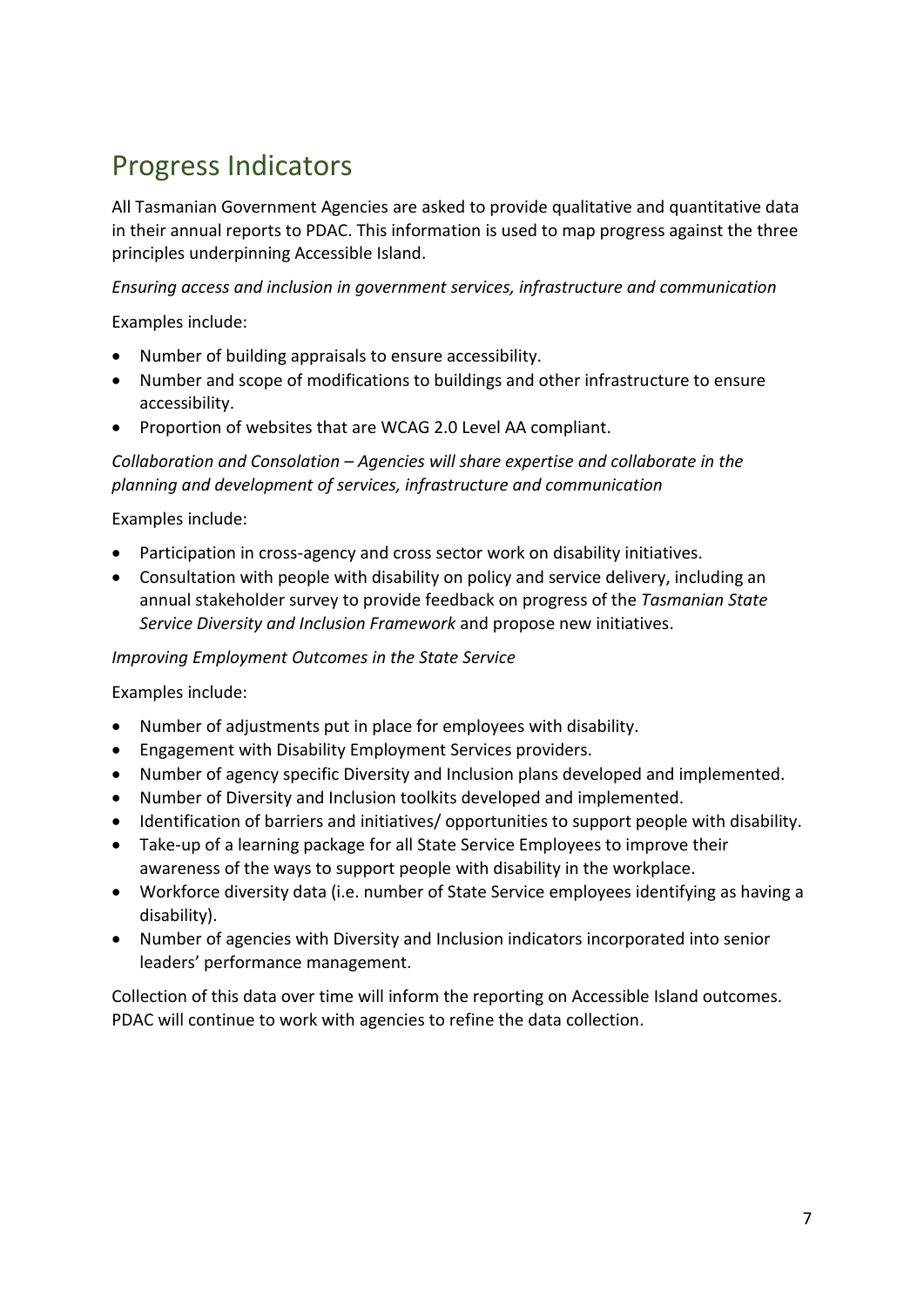# <span id="page-7-0"></span>KEY MESSAGES FOR AGENCIES

### <span id="page-7-1"></span>Achievements to build on

#### *Rights protection, Justice and Legislation*

PDAC noted the significant work undertaken by the Department of Justice (DoJ) and stakeholders over the past two years leading to the development of the *[Disability Justice](https://www.justice.tas.gov.au/news_and_events/disability-justice-plan)  [Plan for Tasmania 2017-2020](https://www.justice.tas.gov.au/news_and_events/disability-justice-plan)* (Disability Justice Plan) and the work undertaken during the initial period of its implementation. The Report submitted to PDAC earlier this year demonstrated a strong commitment to implementing the Plan. DoJ and the responsible Agencies<sup>2</sup> are congratulated on this achievement. PDAC has reviewed this report.<sup>3</sup> This needs to be seen as a supplement to this Report against Accessible Island Framework Continued monitoring will constitute a major body of work into the future for the Agencies.

#### *Improving Employment Outcomes in the State Service*

DoJ is commended for its appointment of a Diversity and Inclusion Officer at the beginning of 2018 and proposed development of a Diversity and Inclusion Action Plan to increase the recruitment of staff with disability.

PDAC was pleased to learn about employment initiatives being implemented by Department of Health (DoH)/ Communities Tasmania (DCT) to support existing staff and in recruitment of people with disability. These included the use of Disability Employment Service providers to help fill regular vacancies under the whole-of-government *[Fixed-term Register for People](https://www.jobs.tas.gov.au/employment_registers/people_with_disabilities_employment_register)  [with Disability](https://www.jobs.tas.gov.au/employment_registers/people_with_disabilities_employment_register)* and the hosting of an information session (open to all employees) about employing people with disability.

PDAC applauds the commitment by several agencies to provide Mental Health First Aid training for staff. This has included investment in training of instructors by Mental Health First Aid Australia.

DoE is commended for its effort in developing selection processes for the employment of staff, which ensured that selections were undertaken in a fair and transparent manner and which includes provision for using alternative assessment formats where reasonable adjustments are required for applicants with disability.

#### *Learning and Skills*

PDAC noted that the interface between the Department of Education (DoE) and the NDIS is critical for students with disability and that it was clear that the Department is building strong links with the NDIA in an effort to achieve optimal outcomes for students with disability.

<sup>-</sup><sup>2</sup> DoH, DCT, DPFEM and the THS are also required to report against the Justice Plan initiatives. <sup>3</sup> PDAC's report can be found here :

http://www.dpac.tas.gov.au/ data/assets/pdf file/0007/191419/2017 PDAC report on Agency Action Pla [ns.pdf](http://www.dpac.tas.gov.au/__data/assets/pdf_file/0007/191419/2017_PDAC_report_on_Agency_Action_Plans.pdf)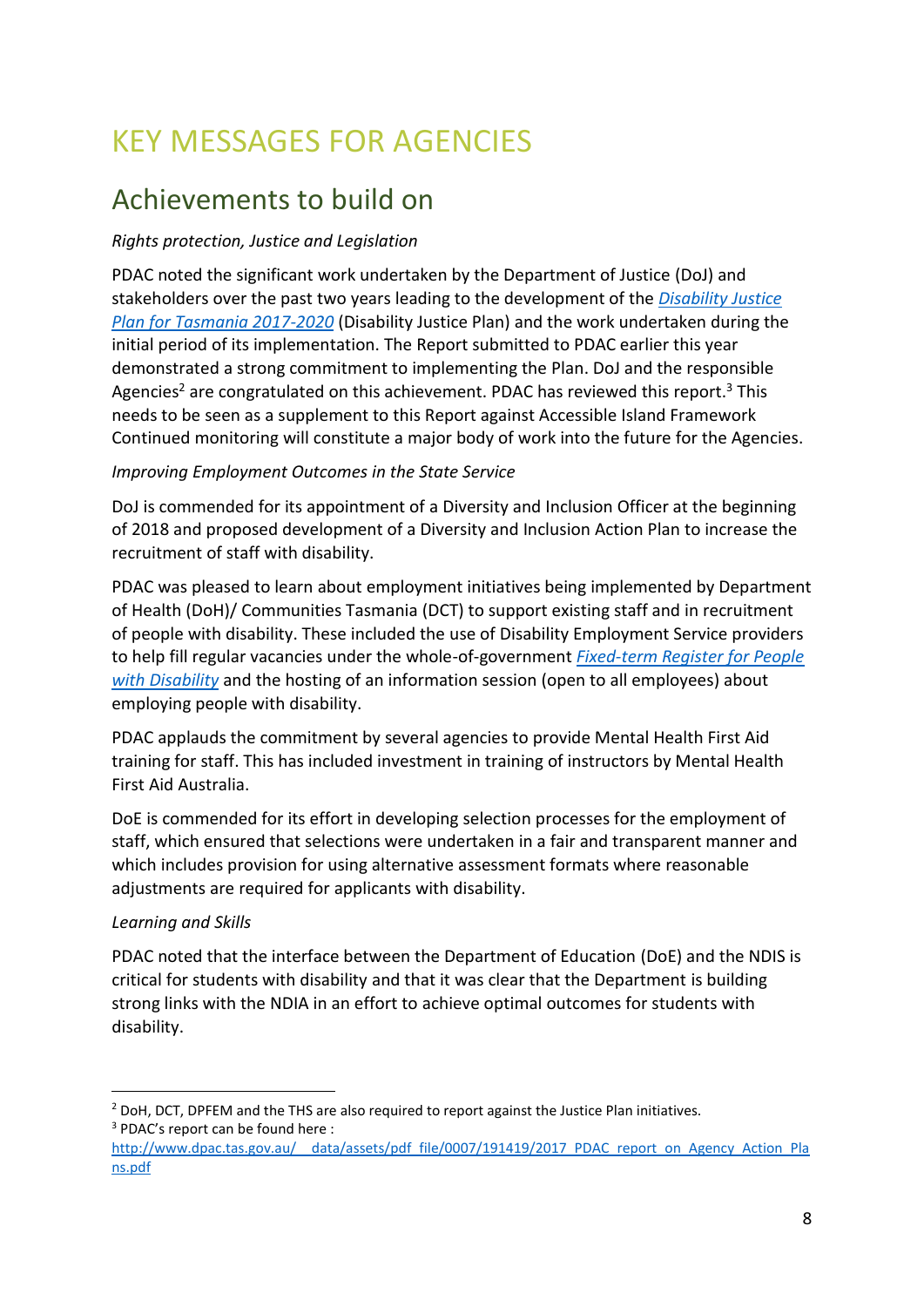PDAC commended DoE on its strategies for continual improvement including the use of research and evaluative techniques undertaken by external bodies, for example in the Audit of Student Learning Plans, and the provision for teachers for an online Graduate Certificate through UTAS.

Other positives in the DoE report included:

- The collaborative and comprehensive relationships with parents, communities, other agencies and community services; and
- The strong commitment by the Agency and staff to the improvement of inclusive education.

The Graduate Certificate in Inclusive Education through the University of Tasmania was viewed as a commendable initiative with over 47 DoE staff having completed the qualification to date. Over 1,379 staff had access to online resources relating to inclusive education. It is apparent that staff have found these resources to be valuable.

The Learning Plan Quality Assurance Process demonstrated commitment by DoE to improvement of this planning process which is at the core of optimal outcomes for students with disability. It was also clear that the results from the audit were being used to further enhance planning. An extension of the audit to include the number of students who have achieved their learning goals is recommended as a further enhancement.

PDAC also recognised efforts by DoE in establishing Autism Support Classes for learners with ASD in the North and South of the State.

#### *Events Accessibility*

A number of Agencies cited their promotion and use of the Accessible Events Guidelines and Checklist. PDAC was once again impressed by DPIPWE's continuing efforts to ensure the accessibility of its Agfest site.

Almost all agencies reported that they had publicised the Guidelines and Checklist for organisers of both in-house and off-premises events.<sup>4</sup> However, PDAC was concerned there did not appear to be 'feedback loop' in place whereby organisers reported on the utilisation of the Guidelines or any adjustments made as a result of their application.

#### *State Executive Service Performance Agreements*

PDAC was positive about the Department of State Growth's (State Growth) re-design of its Senior Executive Service performance agreements to include responsibilities linked to the DAP. PDAC notes that Treasury, DoE and DPIPWE have also included diversity components in their performance agreements. As leadership is an important way to drive and achieve sustainable equity outcomes, PDAC would like to see all Agencies include disability specific and diversity measures in the performance agreements of senior staff.

#### *Transport*

1

<sup>4</sup> Treasury advised that they did not hold any off-premises events during the reporting period.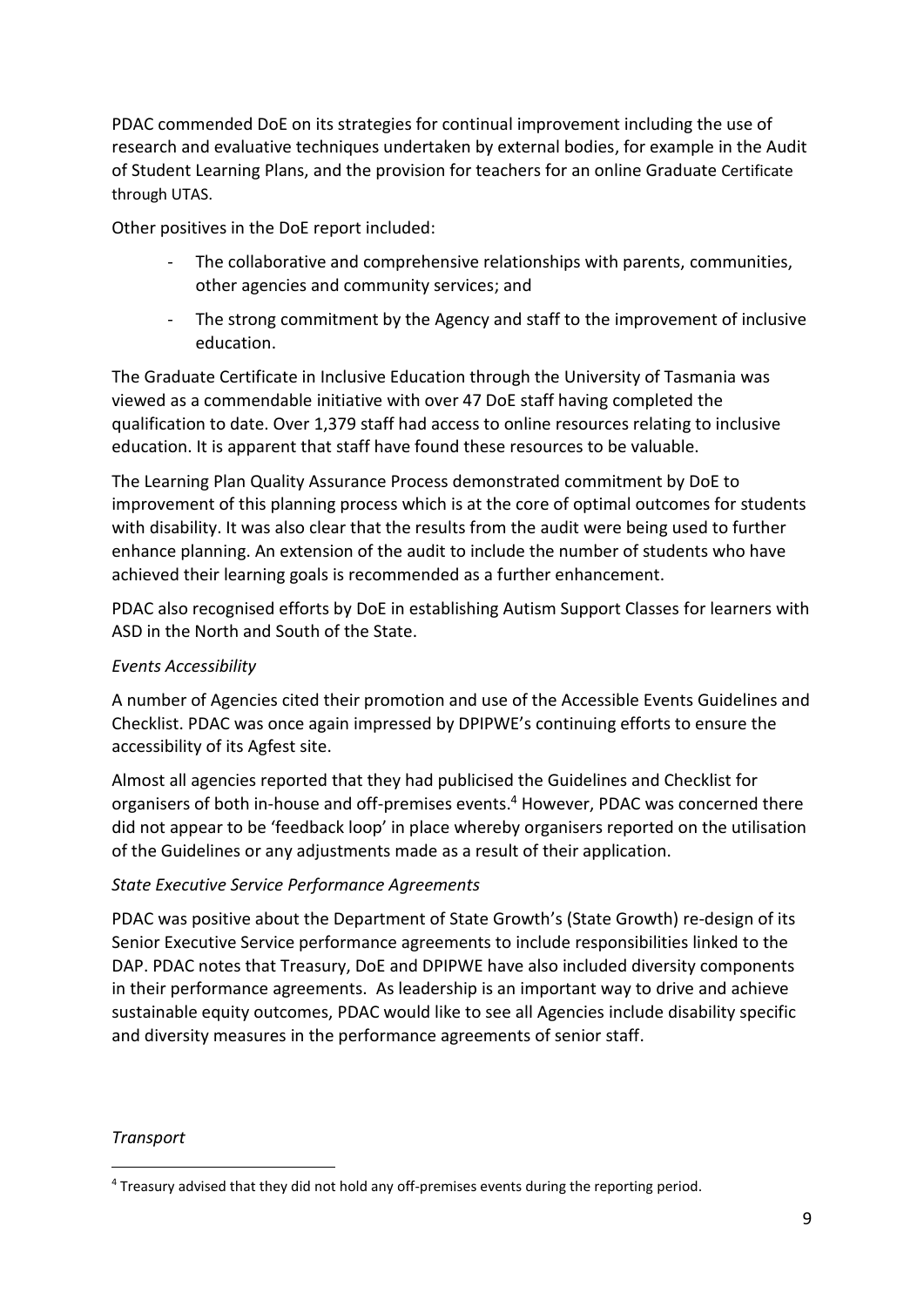PDAC commended State Growth for ensuring that all new vehicles used for general access bus services were compliant with the *Disability Discrimination Act 1992* and were equally pleased that all buses in the fleet would be accessible by 2022. However, concern was raised about the accessibility of bus stops in the context of a public transport system and the whole of journey context. PDAC considers that this warrants specific action by those responsible for bus stop infrastructure.

#### *Web Accessibility*

The efforts by several Agencies with regard to web accessibility were noted and it was agreed that there had been significant progress and commitment to implementation of the Web Content Accessibility Guidelines (WCAG). PDAC notes that State Growth reported that it has achieved a level of 95% compliance with WCAG 2.0 AA and that new builds by external contractors are required to meet WCAG 2.0 AA as a condition of contract. PDAC commends State Growth on this outcome and its commitment to web accessibility.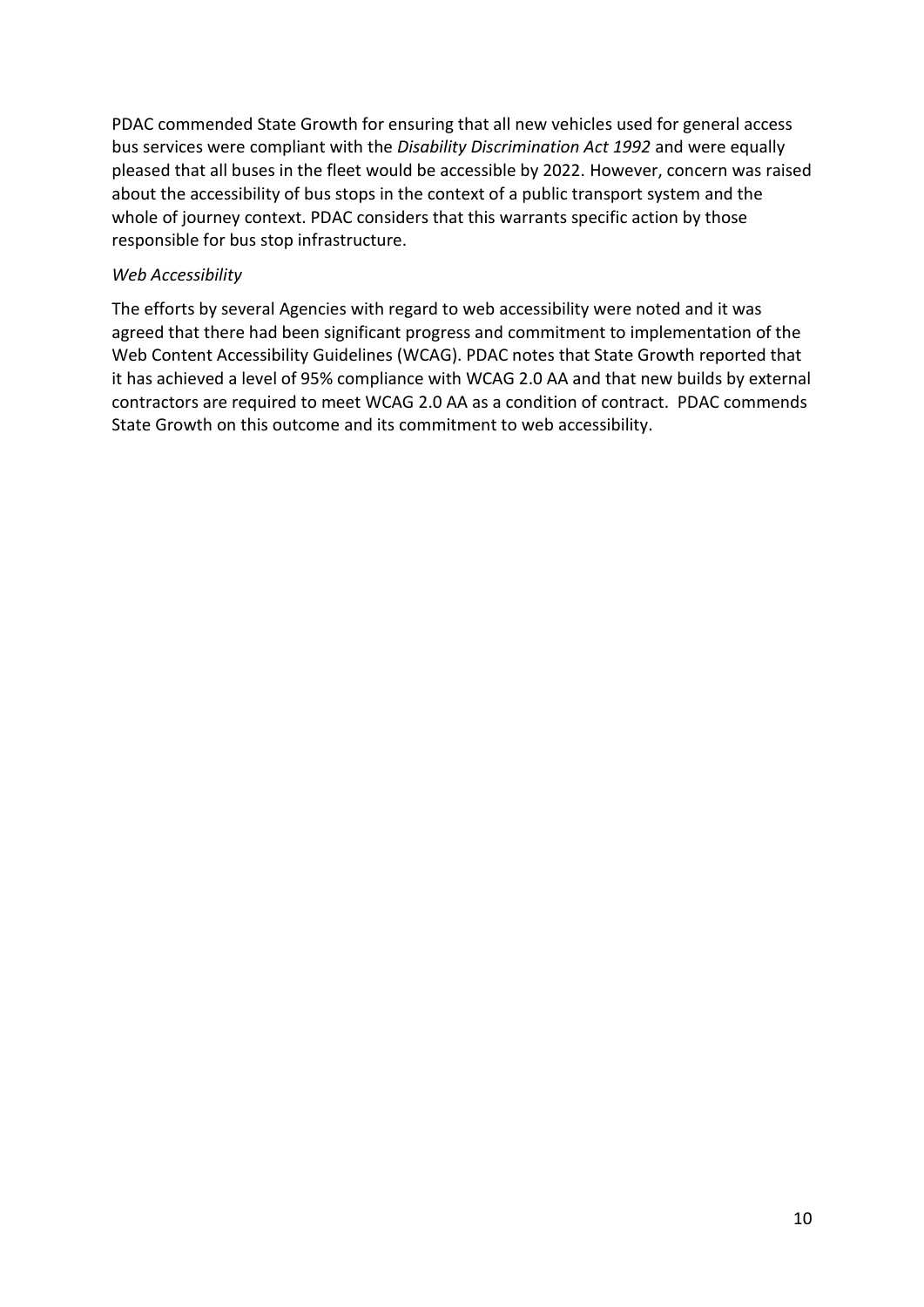# <span id="page-10-0"></span>WHERE FURTHER WORK IS NEEDED

#### *Reporting Challenges*

PDAC acknowledged the additional challenges in reporting across the final year of the previous DFA and the first six months of Accessible Island. However, this resulted in a lack of clarity about whether some actions from the previous DFA remained unachieved or were to continue as new actions in Accessible Island.

**Members expressed frustration with the use of terms such as 'ongoing' and 'in progress' in agency reporting.** PDAC would prefer to see the identification of interim targets and milestones, and the inclusion of statements describing action being undertaken towards completion of the action, even where it had not been achieved yet. The phrase 'ongoing' may be helpful where the action has been completed and is to be implemented on an ongoing basis. Similar feedback has been provided in previous PDAC reports.

PDAC noted that where an action in Accessible Island refers to another Tasmanian Government strategy or Plan that a short summary statement in relation to overall progress against that plan should be included. Examples include - the *[Healthy Tasmania Five Year](https://www.dhhs.tas.gov.au/__data/assets/pdf_file/0008/224567/Healthy_Tasmania_Strategic_Plan_Web_v8_LR.pdf)  [Strategic Plan,](https://www.dhhs.tas.gov.au/__data/assets/pdf_file/0008/224567/Healthy_Tasmania_Strategic_Plan_Web_v8_LR.pdf) Rethink Mental Health* and the *Disability Justice Plan.* 

As in past reports, **PDAC reiterates its interest in 'outcomes' as opposed to 'outputs'**. It is difficult to assess progress against actions, or to gain an understanding of cumulative progress across reporting periods, where there is no data and analysis provided about the impact of programs in improving accessibility for people with disability in the Tasmanian community.

#### *Action Plans aligned to new Departmental Structures 5*

Given the recent establishment of Communities Tasmania, the Department of Health (DoH) and Communities Tasmania have developed a combined Interim Disability Action Plan (DAP) aligned with Accessible Island and have reported against this interim plan. This arrangements reflects that many shared services such as Human Resources and Information, Communication and Technology remain unchanged and will gradually transition to the new Departmental arrangements over 2018-2019. PDAC understands that it is the intention of Agencies to establish separate DAPs. PDAC supports this approach.

PDAC hopes that in future, separate DAPs for DoH and DCT will provide greater clarity on development and progress of actions and allow for separate and more detailed reporting by the Tasmanian Health Service (THS).

#### *Inclusive and Accessible Communities*

1

PDAC noted that the whole-of-government *[Accessible Events Guidelines and Checklist](http://www.dpac.tas.gov.au/divisions/csr/for_and_about/people_with_disability/_accessible_events_guidelines_and_checklists)* appears to have been adopted and utilised by most Agencies in planning of events. However, PDAC also observed that there did not appear to be a consistent approach relating

<sup>5</sup> On 1 July 2018 the new Department of Communities was established. The new Department incorporates Human Services, Housing, and Disability Services from the former Department of Health and Human Services and Communities, Sport and Recreation from the Department of Premier and Cabinet.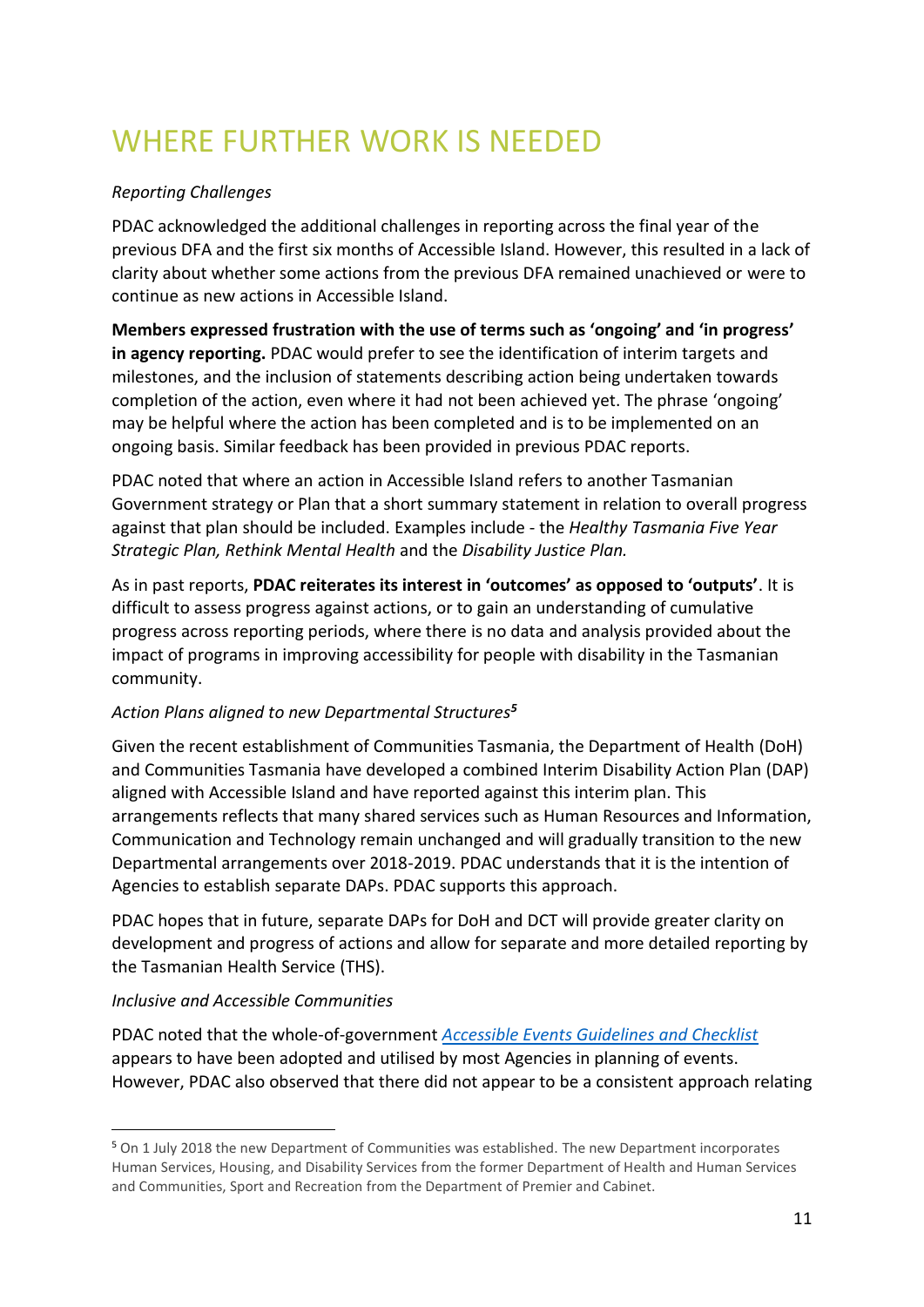to application of the Guideline nor any reporting structure which was able to ensure either that the Guidelines had been consulted or that an event was in fact accessible.

PDAC noted that two whole of government strategies relating to Information and Communications Technology (ICT) were still in development and that the lack of these strategies was noted by several agencies in reporting on the accessibility of their services. These included:

- The development of a whole-of-government procurement framework that includes comprehensive accessibility criteria for ICT procurement.
- − A Tasmanian Government strategy for digital innovation and ICT that will take into account the need to ensure government digital and ICT services are accessible by customers and staff.

Both of these projects have been previously identified by PDAC for several years as areas requiring specific and immediate government attention. While technology can be a powerful enabler, it can also disenfranchise people with disability. Accessible IT (much like transport and recruitment) can be an important enabler of accessibility. There are important opportunities in this area that government must pursue as a matter of priority.

PDAC's involvement in reviewing the accessibility of Treasury's Parliament Square tenancy highlighted the need to involve those with accessibility expertise early and in a systemic way in the constructions/refurbishment of major capital works projects. PDAC's concern is that while specifications and the build may comply with the minimum standards, that new builds and refurbishments create an opportunity to develop an exemplar facility that incorporates 'accessibility design principles that are not only about today but about building for tomorrow'.

PDAC would also be interested in reporting on the implementation of Accessible Island on King and Flinders Islands. As a first step, this could provide an overview of the accessibility of State Government facilities on the islands. Consideration will also be given to making this a 'standing item' for PDAC's meetings with Heads of Agencies'.

#### *Rights protection, Justice and Legislation*

PDAC noted that continued monitoring of effort and achievements across Agencies that have responsibility under the Disability Justice Plan will constitute a major body of work into the future. Reporting against the Plan should be viewed as a supplement to reporting against Accessible Island. PDAC also noted that the Disability Justice Plan was prepared with the significant involvement of many stakeholders who have an interest in, commitment to and expertise in these matters. PDAC considers that it would be appropriate for future reviews of the Plan to include engagement with the stakeholders involved in its development.

PDAC members were concerned about the lack of reporting by DoH/ DCT around progress on activities relating to *Rethink Mental Health, Better Mental Health and Wellbeing: A Long-Term Plan for Mental Health in Tasmania 2015-2025.* The reporting included focussed on activities related to the Tasmanian State Service and did not include broader information regarding implementation of the strategy for the broader Tasmanian community. In light of the problems being faced by Tasmanians with psychosocial disability and their carers,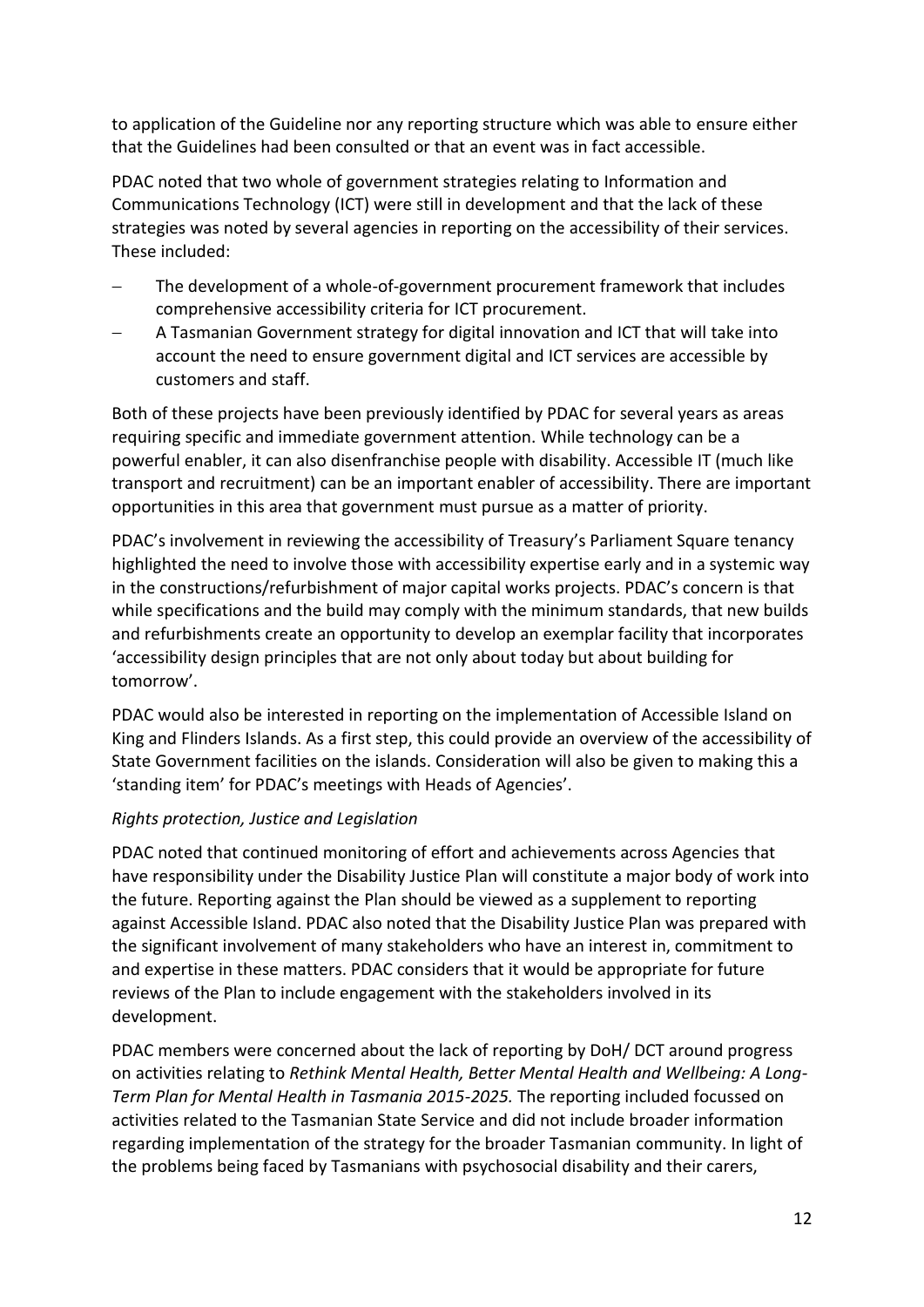including the high rate of suicide, PDAC considered that more information relating to this action should have been included.

#### *Education Outcomes*

PDAC concluded that further clarification of outcomes and activities relating to Outcomes Area 5 Learning and Skills was needed. The current reporting structure does not provide a logical place for reporting of progress relating to school education and therefore student learning outcomes. It was felt that the current structure of the plan and report focuses on adult and post school options. While PDAC noted that DoE had submitted a comprehensive report it felt that an overarching discussion of the Department's provision of high quality specialist programs and services would be a positive enhancement.

#### *Sharing Resources*

PDAC was keen to see a mechanism whereby Agencies could share positive initiatives relating to processes such as the Treasury and Finance's recruitment guidelines, or building developments and refurbishment projects. There are benefits of collaboration and information sharing particularly to support staff who may not have the experience and expertise.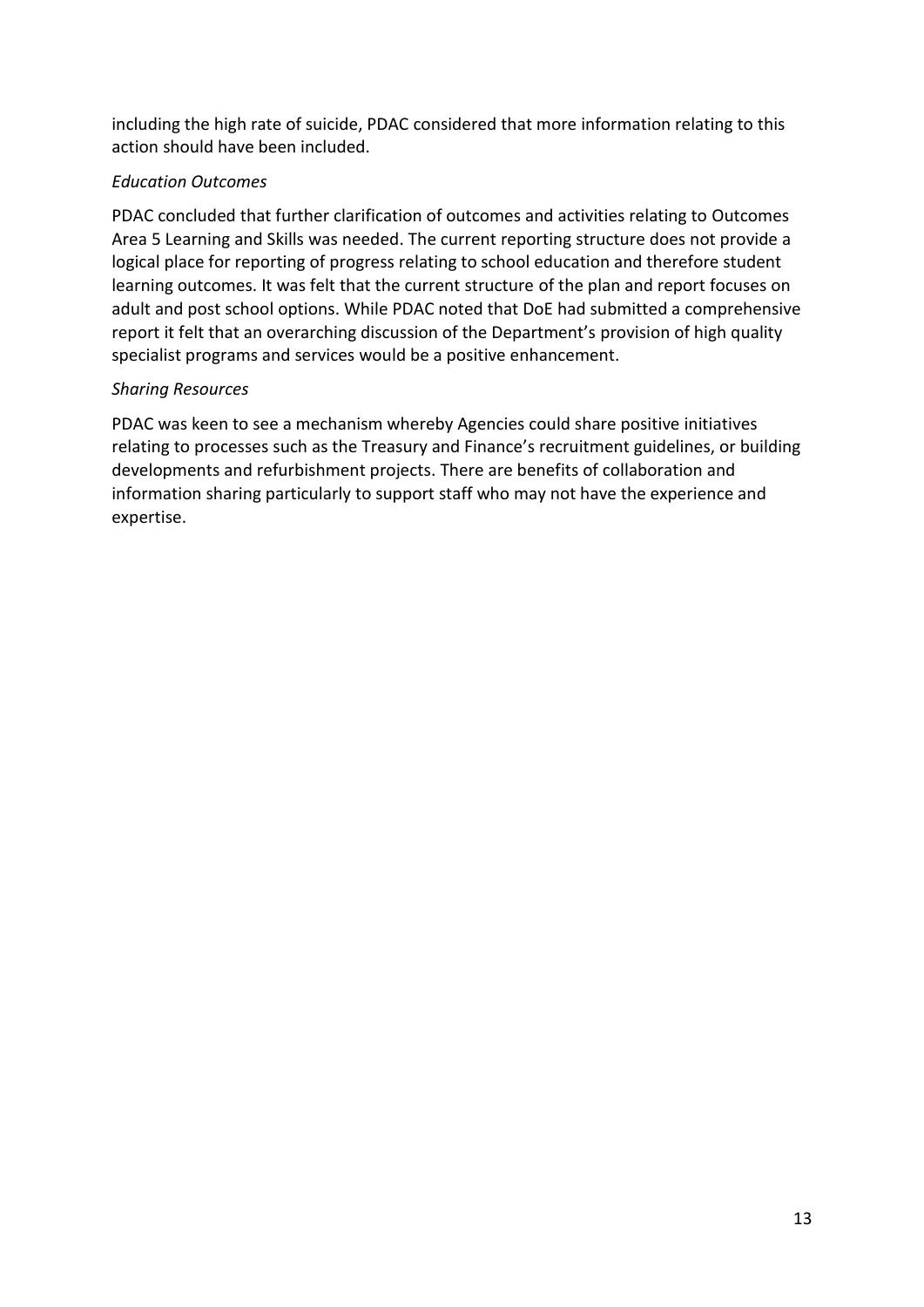# <span id="page-13-1"></span><span id="page-13-0"></span>AGENCY IMPLEMENTATION OF ACCESSIBLE ISLAND

#### **Notes on the reporting methodology**

- This report is based on self-reporting by agencies. Therefore, the language, style and level of detail may vary. Depending on their portfolio, Agencies may not report against all outcome areas.
- PDAC's comments reflect the information provided by Agencies and PDAC members' observations in the community context. This is not the whole of the activity and not all activities reported are captured in this Report.
- Reporting is for the period I July 2017 to 30 June 2018. Accessible Island commenced on 1 January 2018, therefore some references are to activities under the previous DFA. In some cases where Agencies have activities in progress – a foreshadowed date beyond 30 June 2018 is included.

### <span id="page-13-2"></span>Outcome 1: Inclusive and accessible communities

#### **Department of Health (DoH) / Communities Tasmania (CT)**

Activities included:

#### *Facilities reviews*

- Asset Management Services (AMS) have managed several rolling annual programs (with a focus on disability access), including:
	- o A budgetary allocation within the *Capital Investment Program – Essential Maintenance program* (CIP-EM) has continued - enabling the engagement of a consultant to review a select number of buildings (Statewide). During the previous year AMS completed reviews of all buildings at St Johns Park in New Town and of all CHaPS buildings owned by the Crown (Statewide)
	- $\circ$  Information about facilities reviews is put into a register to prioritise and action projects of greatest need. The register also includes the proactive requests from business units about access issues that they would like resolved. Two examples of registered projects that were actioned in 2017-2018 include:
		- Installation of compliant toilets in two buildings at St Johns Park providing service delivery to the public – Alzheimer's Association and Bowls Club; and
		- Multiple buildings were made compliant by the installation of compliant rails; installation of luminous contrast stair nosing and tactile ground surface indicators.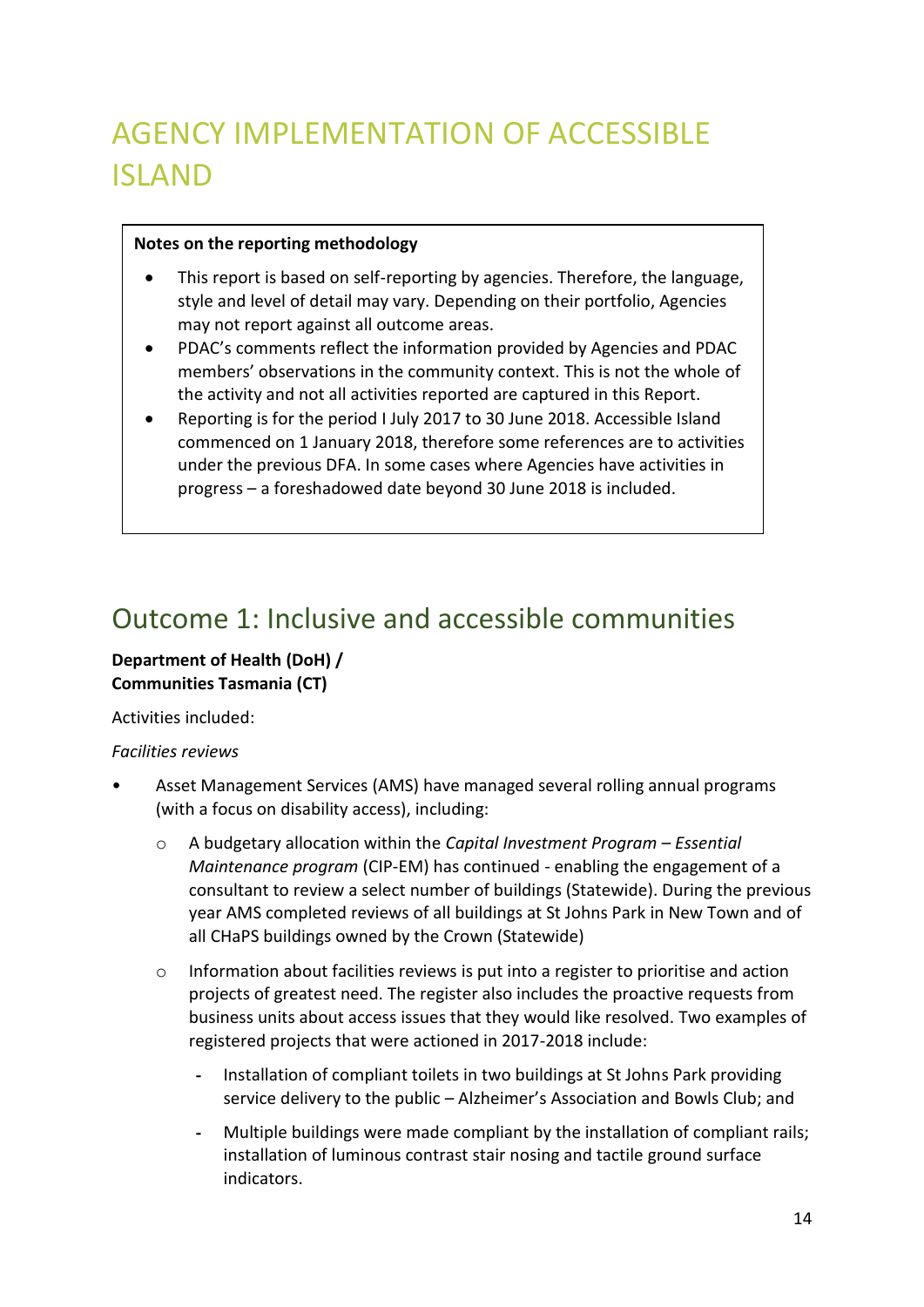#### *Workplace modification*

- HRMS (Health) and People and Culture (DCT) have continued to support the provision of reasonable workplace modifications for employees with disability (and business units) through:
	- o Using workplace policies and procedures such as the *Workplace Adjustment Procedure* (July 2017) and the new *Flexibility at Work: Guide to Flexible Arrangements* (May 2018);
	- o informing site managers of access issues as required; and
	- o Seeking advice from specialist disability access consultants as required.

#### *Accessible events guidelines*

• To support increased awareness of the practical actions teams can do to ensure their events are accessible, DCT/DoH published the *Tasmanian Government Accessible Events Guidelines and Checklist* on the Health intranet (currently shared with DCT). Teams such as HRMS have actively used these guidelines to support events including the roll out of the Mental Health First Aid training program, other training and events hosted by the team (including the Diversity Committee and the White Ribbon Working Group).

#### *Social housing*

- Housing Tasmania leads the delivery of new social housing supply to support commitment under *Tasmania's Affordable Housing Action Plan 2015-19*. As at 30 June 2018, all new procurements for social housing released under the Action Plan are required to meet the minimum standards of universal design principles.
- Action to build 200 new homes to minimum standard plus 300 homes above *Minimum Standards for Social Housing* (Minimum Standards) on track to be met according to planned timelines.
- As at 30 June 2018, a total of 300 new social housing and homeless accommodation with accessible design features were available for people in housing need. All of these units exceed the Minimum Standards.
- As at 30 June 2018, 55 new or upgraded public housing homes had been delivered on redevelopment sites across the State. The demolished properties averaged around 55 years in age and were replaced with multiple unit developments suitable for people with disability and elderly applicants off the public housing waitlist. All these units exceed the Minimum Standards, with most meeting the Platinum level of the *Liveable Housing Design Guidelines.*
- *Tasmania's Affordable Housing Strategy 2015-2023* provides a 10-year strategic direction for more fit-for-purpose homes within a sustainable social housing model.
- As at 30 June 2018, two consultancies have been appointed by Housing Tasmania to provide independent advice and information to help guide decisions about the long term provision and management of SDA in Tasmania. Both consultancies are expected to be completed by December 2018.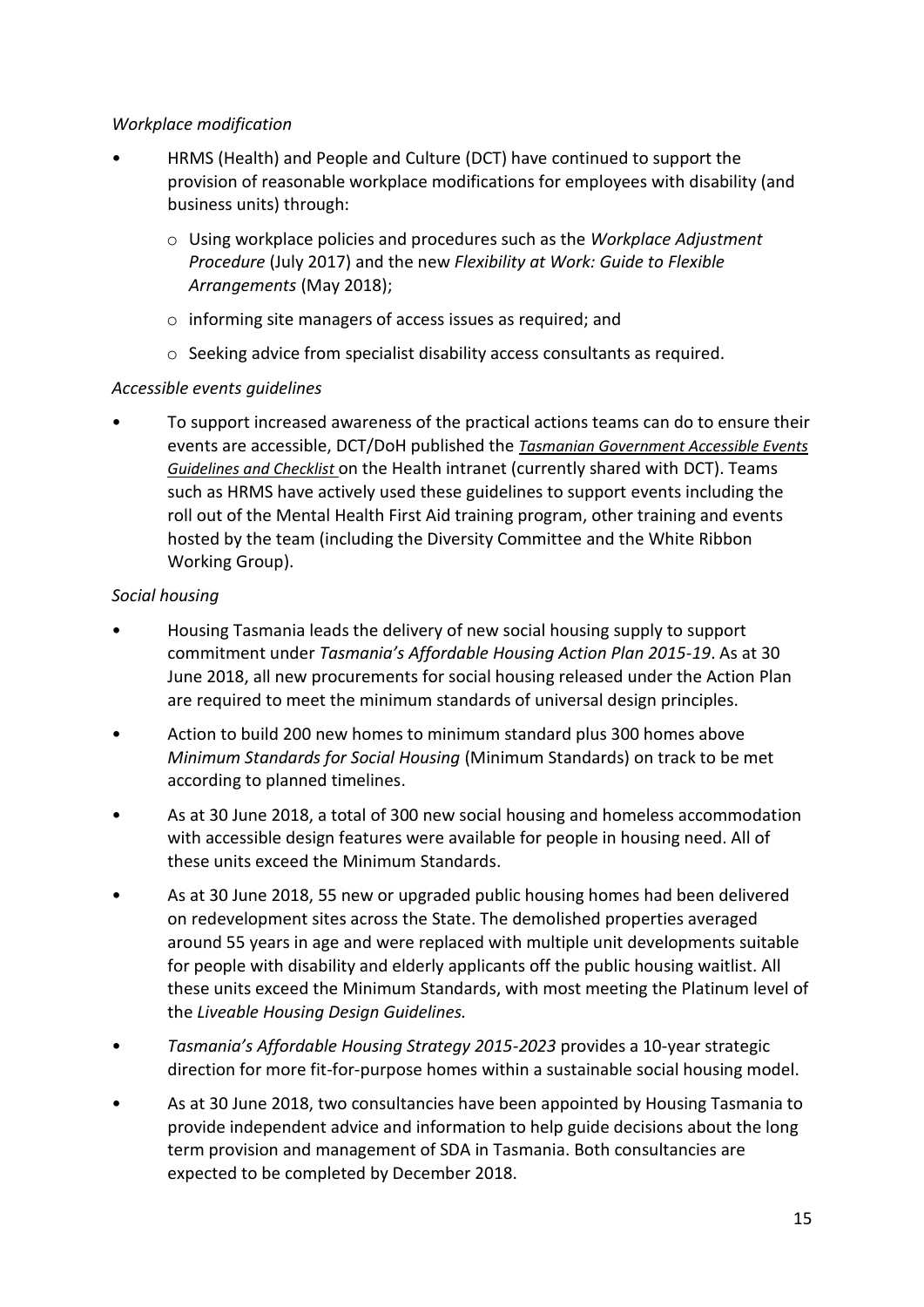#### *Advocacy and peer support*

- DCS continues to support a SpeakOut Advocacy conference for people with disability and provided additional funding for Peer Support Networks in 2017-18 and again in 2018-19.
- In 2017-18, the Tasmanian Government provided \$949,529 in funding to relevant organisations in recognition of advocacy as a safeguard protecting the rights of people with disability and in ensuring that people with disability can actively participate in, direct and implement decisions that affect their lives. A further \$973,667 has been committed for 2018-19.
- In both 2017-18 and 2018-19, the Tasmanian Government committed an additional \$15,000 to Advocacy Tasmania, SpeakOut Association and Association for Children with Disability (ACD) to support peer led advocacy and/or peer led support networks.

#### *Consumer voice*

- Tasmania successfully secured \$200,000 under the NDIS CICD program. The desired outcomes of the Consumer Voice project are to:
	- − Provide a platform upon which to build knowledge capital, peer support and connection amongst people with disability;
	- − Provide opportunity for individuals to share experiences about navigating systems and accessing mainstream and specialist services;
	- − Build capacity for self-advocacy by building on individual and collective strengths to set and reach goals; and
	- − Enhance the independence and ability of people with disability to exercise choice and control in pursuit of their goals.
- In the first stage, \$60,000 was granted to JFA Purple Orange to investigate local stakeholder and consumer perspectives on the establishment of a collective voice for all Tasmanians living with disability.
- The project also sought to determine how best a collective voice could be established. The consultation report (January 2018) provided recommendations to inform stage two of the project. The remaining \$140,000 will be utilised to establish the recommended consumer voice mechanism, informed by the consultation, and place it on a solid foundation, with an additional \$75,000 from a separate CICD project.
- In conjunction with the Commonwealth and other Jurisdictions, HDCS continues to explore the future of legal and systemic advocacy under the NDIS at a national level.

#### *Employment*

• HDCS continue to meet regularly with National Disability Services, Mental Health Council of Tasmania and TasCOSS to identify disability sector service delivery and policy issues in transition to NDIS. HDCS has accessed and disseminated Sector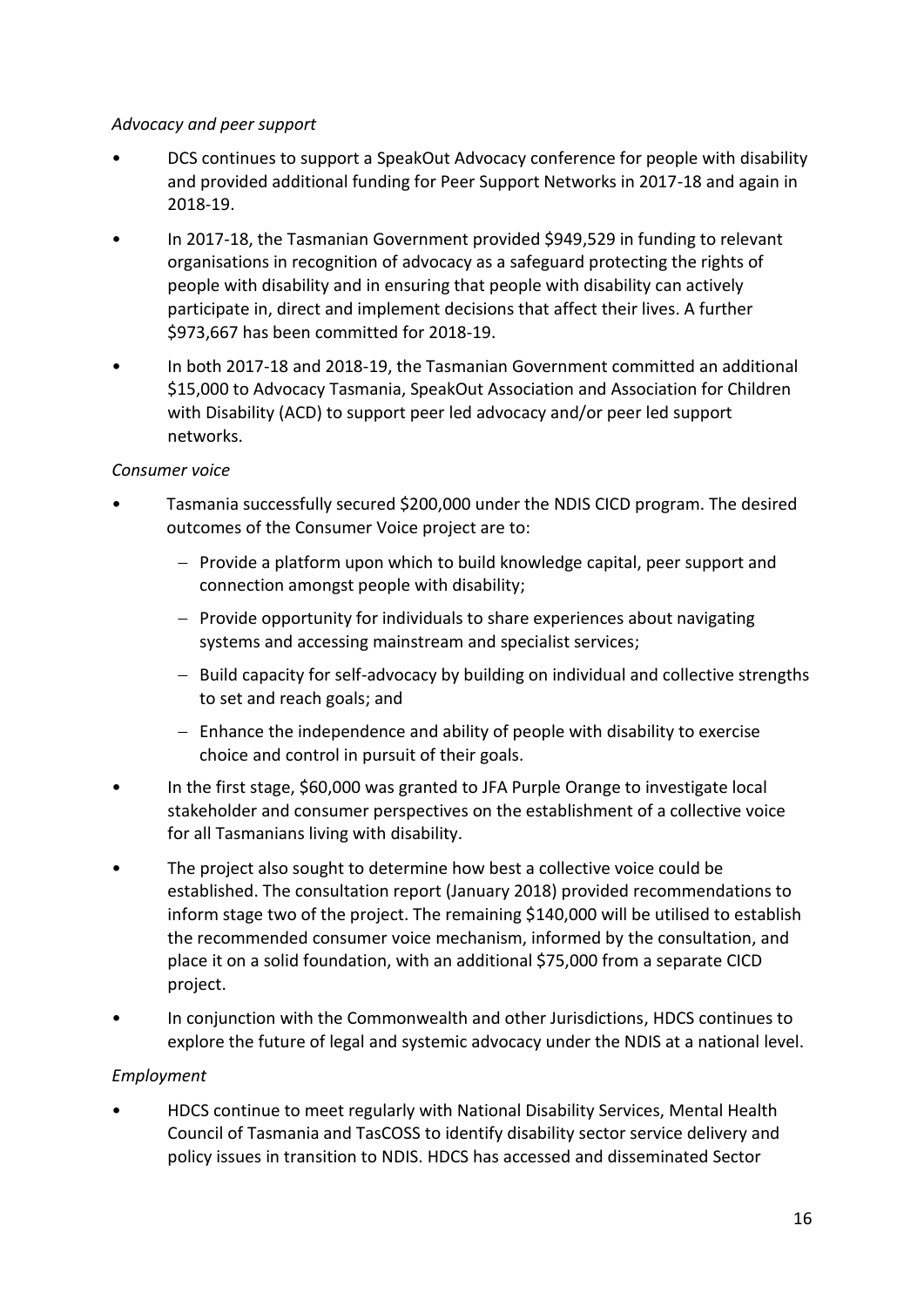Development Funds to strengthen the sector and to provide information and advice on disability issues.

#### *Web accessibility*

• Online Services and Communications teams work to ensure DCT's new websites, intranet and document templates are accessible to people using assistive technology. The team continues to work with units in both DoH and DCT to ensure that old web pages (over 30 plus sites/subsites currently being managed) are updated to be WCAG 2.0 compliant.

#### **Department of Education**

PDAC noted that DoE provided a lengthy response against all its actions in Accessible Island.

- Conducting regular accessibility appraisals to address immediate student, staff and public needs. Completed 43 individual projects totalling over \$422,000 to improve access for people with disability.
- Two major public works redevelopment of Northern Support Schools (\$10.2m) and Southern Support School Project (\$4.3m) currently in stakeholder consultation phase.
- Regular promotion of the DoE Events Management Policy and Guidelines and the Accessible Events Guidelines and Checklist to staff and event organisers. Libraries Tasmania provides these documents to all events organisers who have received Libraries Tasmania funding.
- Consultation with Communities Tasmania and NDIA throughout the school-age transition process, including creating an information sheet on access to, and use of the Tasmanian Equipment Library.
- Collaboration with St Giles and Libraries Tasmania on the Telehealth Pilot Project Provides support and spaces for people with disability to overcome information barriers in regional locations eg New Norfolk, Scottsdale and Whitemark and Glenorchy. Staff at pilot sites have increased their understanding of people with disability through increased engagement.
- The Inclusion and Diversity Service unit supports all students with disability to access, participate and engage in education and support the health and wellbeing of student with disability. Two FTE Inclusion and Access Coordinators work with schools to ensure equitable access to education and learning experiences through assistive technology, physical access and equipment (including minor works) and transport assistance. The Coordinators also provide professional learning for school teams.
- Contracted KPMG to conduct a survey (May-June 2018) with school principals, classroom teachers, support teachers and parents to seek feedback on support for students with disability. 1,081 survey responses were received and 66 parents and students attended face-to-face forums. The data will be shared with individual school and the key findings will be published.
- Wellbeing programs for DoE employees in 2018 included Back on Track (mental health), supportive teams, MHFA, Act Now: Crisis Response and Open Minds mental health basics.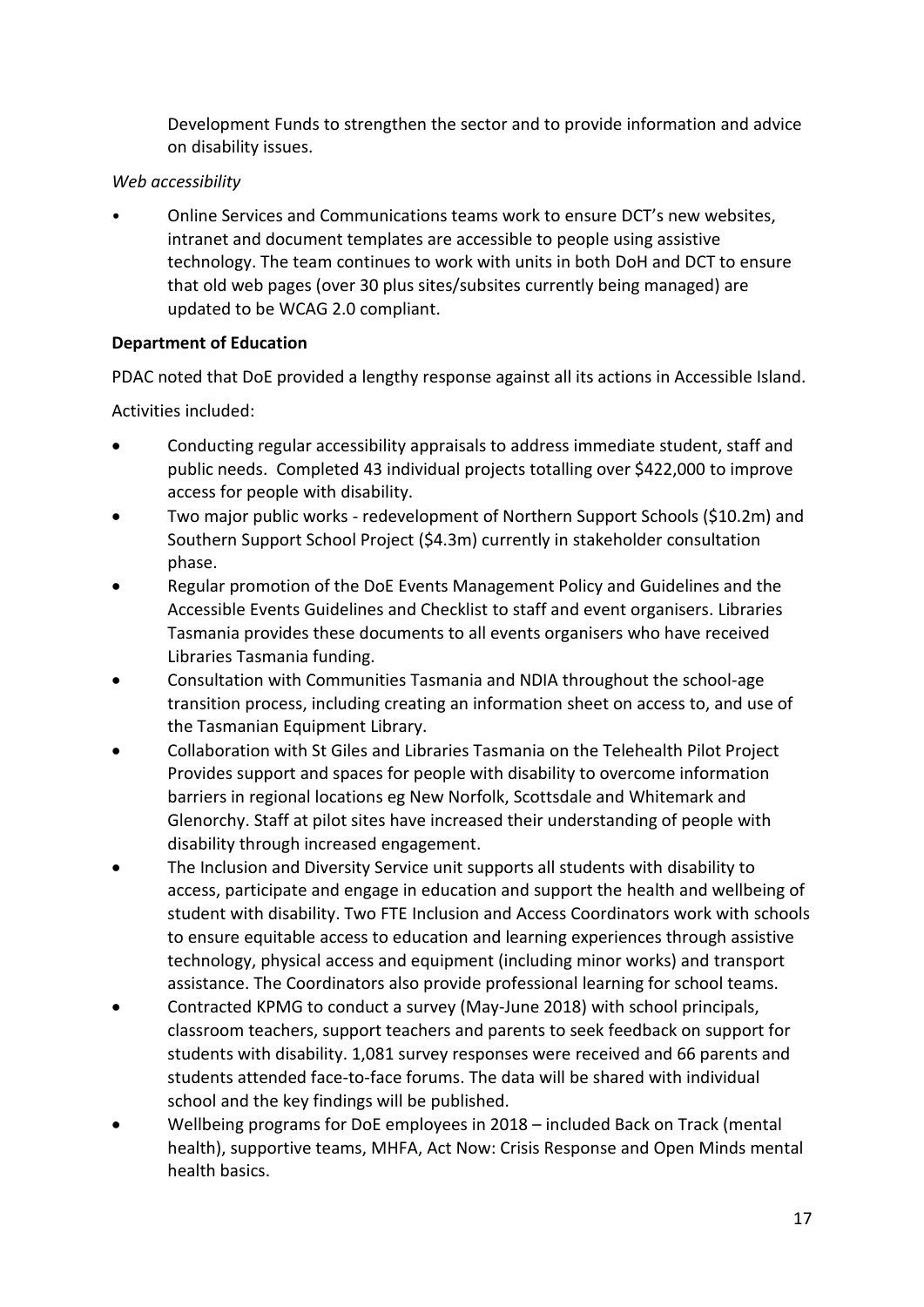#### *Libraries Tasmania*

- Libraries Tasmania has a pool of assistive technology tools and devices to support clients' vision and hearing needs – these can be dispatched to any site in the network.
- Libraries Tasmania ensures needs of people of disability are factored into the planning for all refurbishment projects.
- Libraries Tasmania provided free enrolment for carers accompanying and supporting a client on Adult Education courses.
- Libraries Tasmania promoted volunteering opportunities and experienced an increase in the number of volunteers with disability participating in volunteering programs from September 2017 to July 2018. A new volunteer role (Digivols) enables people to digitise records from their own homes, removing a significant mobility barrier.
- In 2017-2018 Libraries Tasmania provided the Home Library Service to 590 clients who are unable to visit the library in person with 86,989 issues from 26 sites.
- The Devonport Library will move with Service Tasmania to the paranaple<sup>6</sup> Centre a new multipurpose civic centre. paranaple has been designed with best practice access and inclusion for all clients hearing loop technology in meeting rooms, a low gradient internal ramp and wide escalators and lift.

#### **Department of Treasury and Finance**

Activities included:

#### *Web accessibility*

1

- The Revenue Branch developed and implemented an online form for Principal Residence Land applications. This form has improved accessibility for users and can be used across a number of devices including mobile devices such as iPads. The form is now the most frequently used and links to real time information to guide users. Planning has commenced for development of further forms in this format in 2018-19.
- Vision Australian completed an accessibility audit of the Treasury, State Revenue, Purchasing and Economic Regulator sites to assess their compliance with WCAG level AA. Treasury has scoped an internal project to work towards being broadly compliant (for example, training publishers in accessibility publishing). All of the technical issues have been actioned.
- PDAC members toured the Parliament Square (4 Salamanca Square) building in January 2018. Treasury has been working with the building developer to address the access issues that were identified. Some issues have already been actioned (for example, improved identification and functionality of the building access intercom point and entry door to a standard beyond those required by Australian Standards and Building Code requirements). The remainder of the issues are currently being implemented (e.g. alterations to amenities to ensure shelves and soap dispensers comply with Australian Standards) or are identified as items to be considered under the Reasonable Adjustment Policy to provide specific design solution as required.

<sup>6</sup> *paranaple* is the local indigenous name for the part of the Mersey River that flows through Devonport.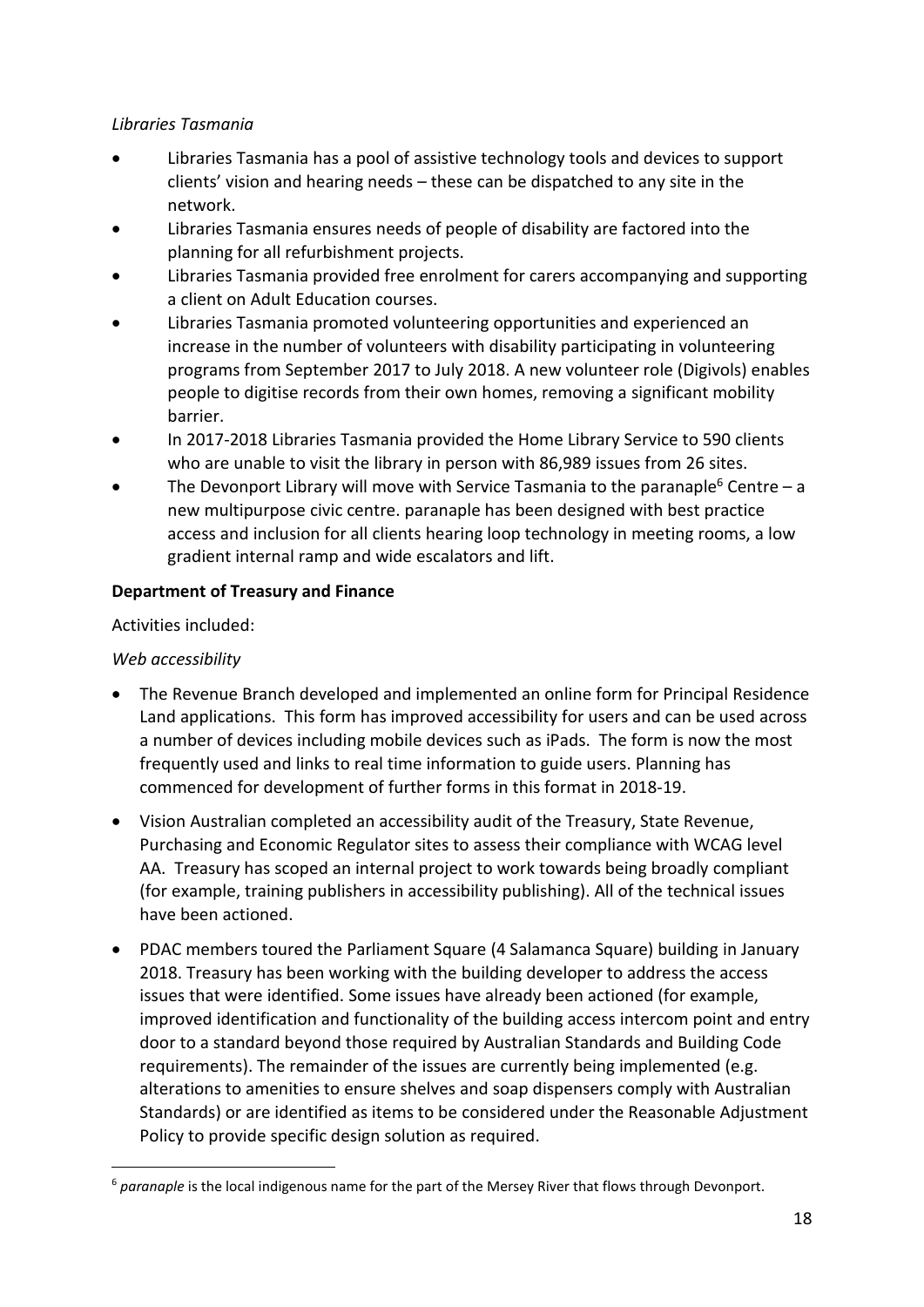• In April 2018, Treasury requested the developer of the CH Smith site in Launceston to engage an external disability/accessibility expert consultant to review the plans and layout. The consultant was asked to identify any potential issues that may impact on occupants and in particular people with a disability. A report was provided to the developer in May 2018. Where possible, the recommendations have been incorporated into the CH Smith design.

#### **Department of Police, Fire and Emergency Management (DPFEM)**

Activities in this period include:

- DPFEM has completed a statewide audit and review of its buildings and is working towards the upgrade of disabled access and facilities on a priority basis. The most significant upgrade has been the installation of a lift in the entrance of the Hobart City Police Station and redesign of the adjacent toilets improving access and amenity for people with disability.
- Major modifications were made to several other police premises such as access ramps at the Burnie and Launceston headquarters, and refurbishments, including disability access compliant features, at the Bellerive, Glenorchy and Devonport police stations.
- This audit process is now embedded into the DPFEM routine practice and will continue, as will further works to improve and enhance access to facilities and services.
- DPFEM has used the *Accessible Events Guidelines and Checklist* to inform its approach to hosting events and their use has been promoted throughout the Department.
- One of four of DPFEM's websites [https://www.police.tas.gov.au](https://www.police.tas.gov.au/) is currently WCAG 2.0 compliant with a second site – that of the SES – due to come online in a WCAG 2.0 accessible format in October 2018. The Tasmania Fire Service and the DPFEM websites are to be upgraded to WCAG 2.0 compatibility as part of Project Conexus and it is anticipated these will be on-line within two years.

#### **Department of Justice (DoJ)**

Activities in this period include:

#### *Accessible buildings*

- DoJ promotes and complies with relevant Disability Access requirements and this is complemented by a proactive audit program, a rolling annual audit program of four audits on two owned and two leased buildings across DoJ locations across the state.
- Significant works have been undertaken to address access issues to DoJ owned buildings, including improvements to Supreme Court Buildings in Hobart and Launceston and the preparation of a Strategic Investment Review Proposal for the renovation of Burnie Court.
- In 2018 Tasmania supported the release of an options paper seeking community input on the design aspects to be included in the National Construction Code (the Code) to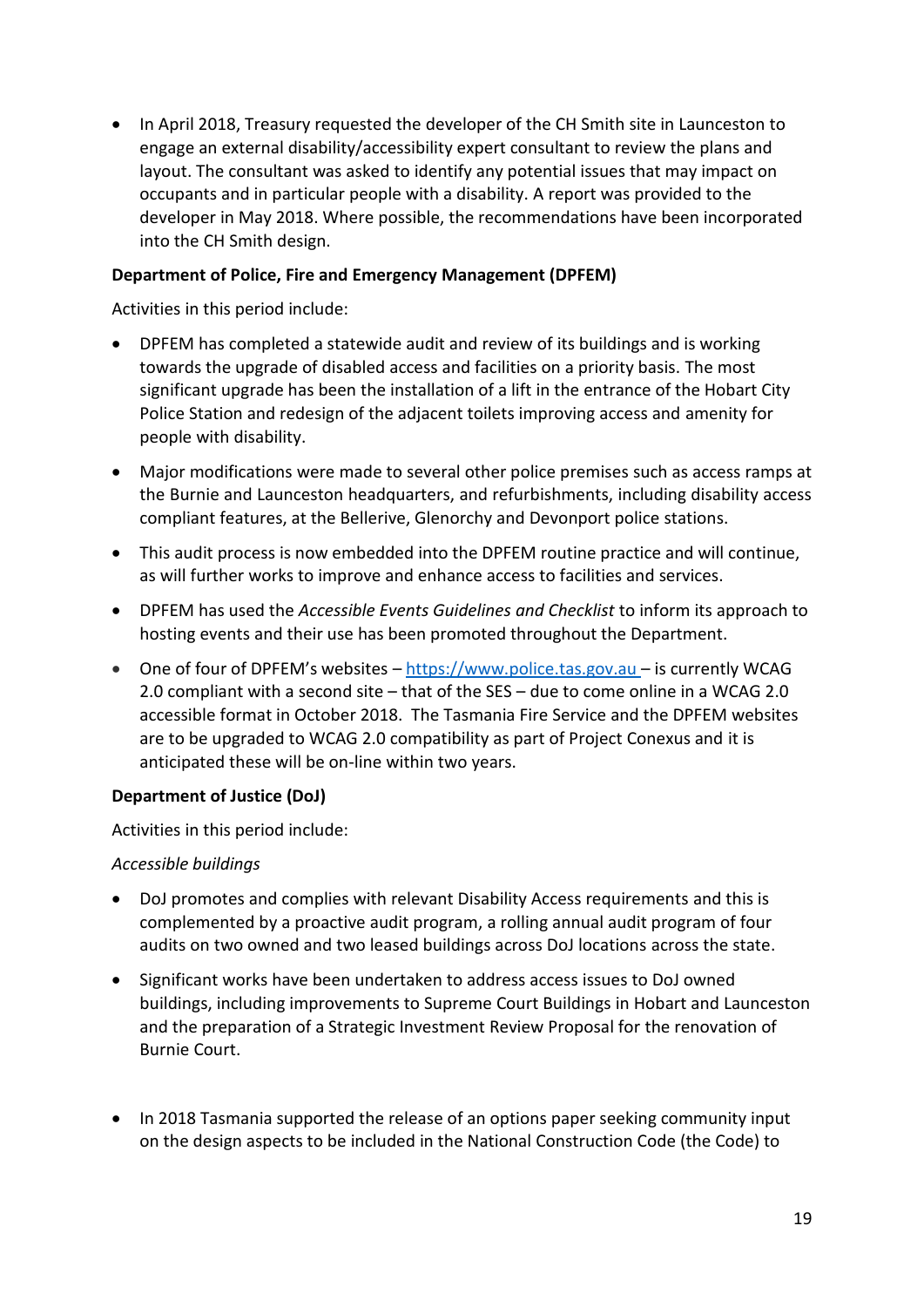improve accessibility in class 1 housing. The outcomes of the consultation will be published in March 2019.

• Tasmania has now supported the development, by the Australian Building Codes Board, of a work plan to implement changes to the Code in the 2022 edition. The changes will be based on the outcomes of the consultation. Any changes will be subject to a COAG Regulatory Impact Assessment.

#### *Web accessibility*

- All new websites and redesigns of existing websites are Web Content Accessibility Guidelines (WCAG 2.0) compliant to level AA.
- DoJ has developed templates for websites that meet WCAG standards and will mean it is much easier to revise existing sites or create new ones ensuring they are accessible.
- DoJ has developed Web Publishing Standards that clarify accessibility requirements for web publishing.
- The newly launched Intranet contains a dedicated page on Creating Accessible Documents.
- On-line training for employees has been revised to include closed captions.

#### **Department of Premier and Cabinet (DPAC)**

Activities included:

#### *Web accessibility*

- Developed and released eLearning materials to educate DPAC staff on the importance of providing accessible information, tools and resources for people with disability.
- The Office of eGovernment and TMD is meeting with the Office of the Crown Solicitor to develop a more contemporary ICT procurement framework that includes comprehensive accessibility criteria. This is on track for completion in July 2020.

#### *Emergency management*

- DoH initiated a 12-month project to review and revise the Emergency Management Framework for Vulnerable Persons. The Office of Security and Emergency Management, which forms part of DPAC, will check and assess applicable policy arrangements (and amend as necessary) when the updated Framework is delivered.
- All information in TasALERT's 'Get Ready' section, including what to do before, during and after an emergency, is available in AUSLAN and nine languages other than English, chosen in consultation with the Migrant Resource Centre. 7

#### *Workforce diversity and flexibility*

1

• The *State Service Diversity and Inclusion Policy and Framework* has been rolled-out to all agencies that report diversity and inclusion activities annually to the State Service Management Office.

<sup>7</sup> Chinese, Nepali, Arabic, Farsi, Hazaragi, Dinka, Swahili, Amharic and Oromo.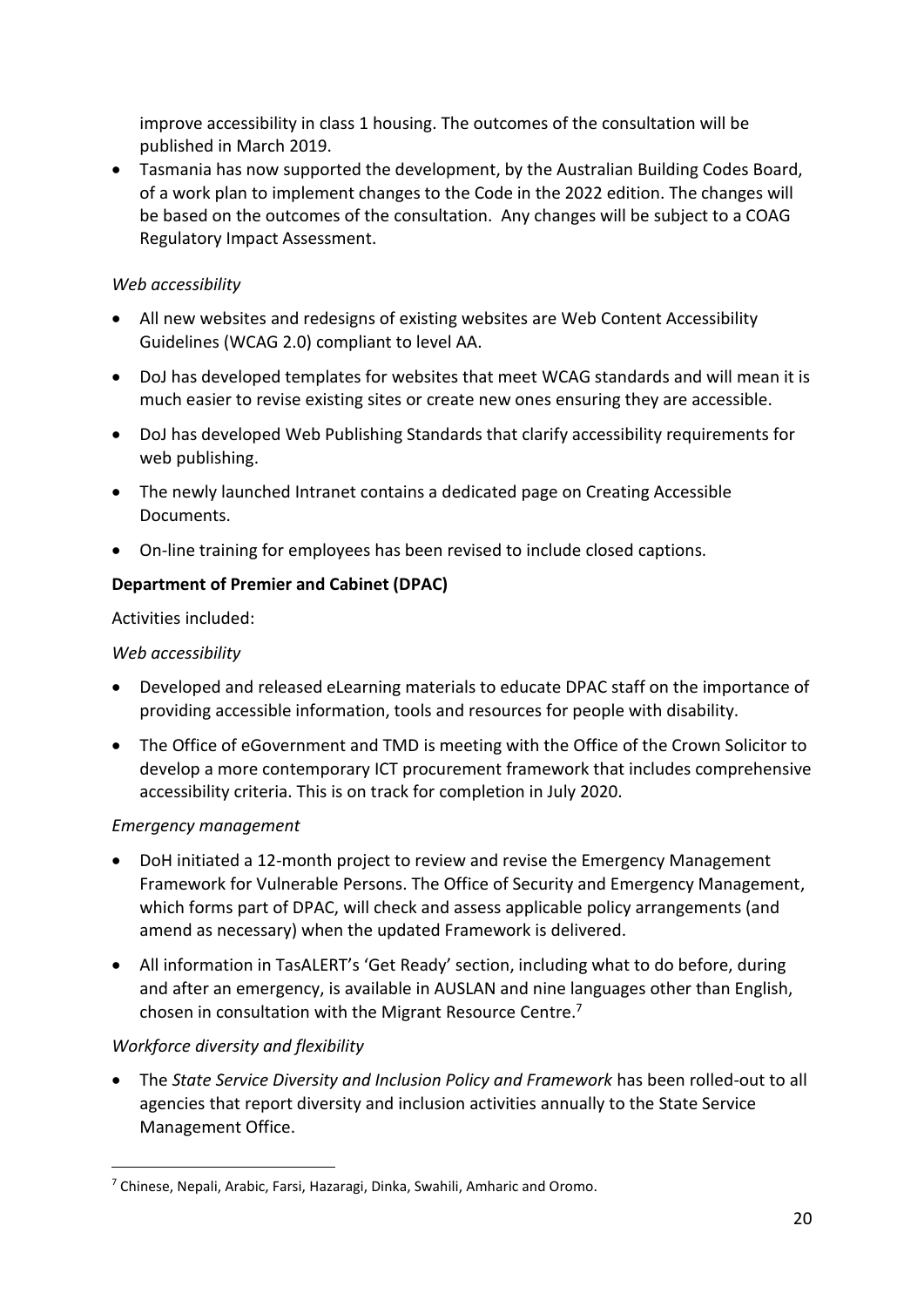- A number of policies and procedures relating to workplace flexibility were released in July 2018 – these included the Flexible Work Policy and the Workplace Adjustments Policy and associated procedures. DPAC's "What Works for Me" campaign, to support and promote flexible work arrangements was launched in August 2018. Promotion has included a face-to-face session attended by Executive members, and a panel of employees sharing their flexible work stories, posters, intranet stories and videos outlining the stories of staff who have flexible working arrangements. Information has also been provided on the 'campaign space' on the intranet.
- Planning for AccessAbility Day<sup>8</sup> 2018 is underway. This occurs annually in November/December.
- Human Resources actively promotes the use of the Disability Employment Register for the filling of vacancies as appropriate.
- DPAC continues to support the use of Australian Disability Enterprises for procurement purposes.
- The Accessible Events and Guidelines checklist has been loaded onto DPAC's intranet and the Tasmanian Government Communications website. It is also under the Communities, Sport and Recreation's (CSR) section on the DPAC website. The checklist has also been promoted through *Blurb*, a newsletter CPU send to 300 staff across Government.

#### **State Growth**

Activities included:

- A detailed accommodation review enabled State Growth to influence design aspects of workspaces and processes through consultation with its employees. This resulted in the inclusion of hearing loops, relocation of taps and widening of access areas to ensure accessibility for all employees and a reduction in the need for individual adjustments.
- State Growth has actively utilised and promoted the use of the *Accessible Events Guidelines* when working with and funding industry community events to ensure increased inclusion and accessibility.
- State Growth is represented on the National Disability Coordination Officer Tasmania's Advisory Committee, attending related forums and events, and publicising these events through networks.

#### *Web Accessibility*

• All State Growth websites are WCAG 2.0 Level AA compliant. Training has also been provided to relevant employees on creating accessible documents.

#### *Accessible transport*

1

• With the rollout of the NDIS, State Growth is working closely with the NDIA to incorporate changes and updates to the Transport Access Scheme and support the transition of NDIS participants.

<sup>8</sup> An Australian Government jobseeker initiative.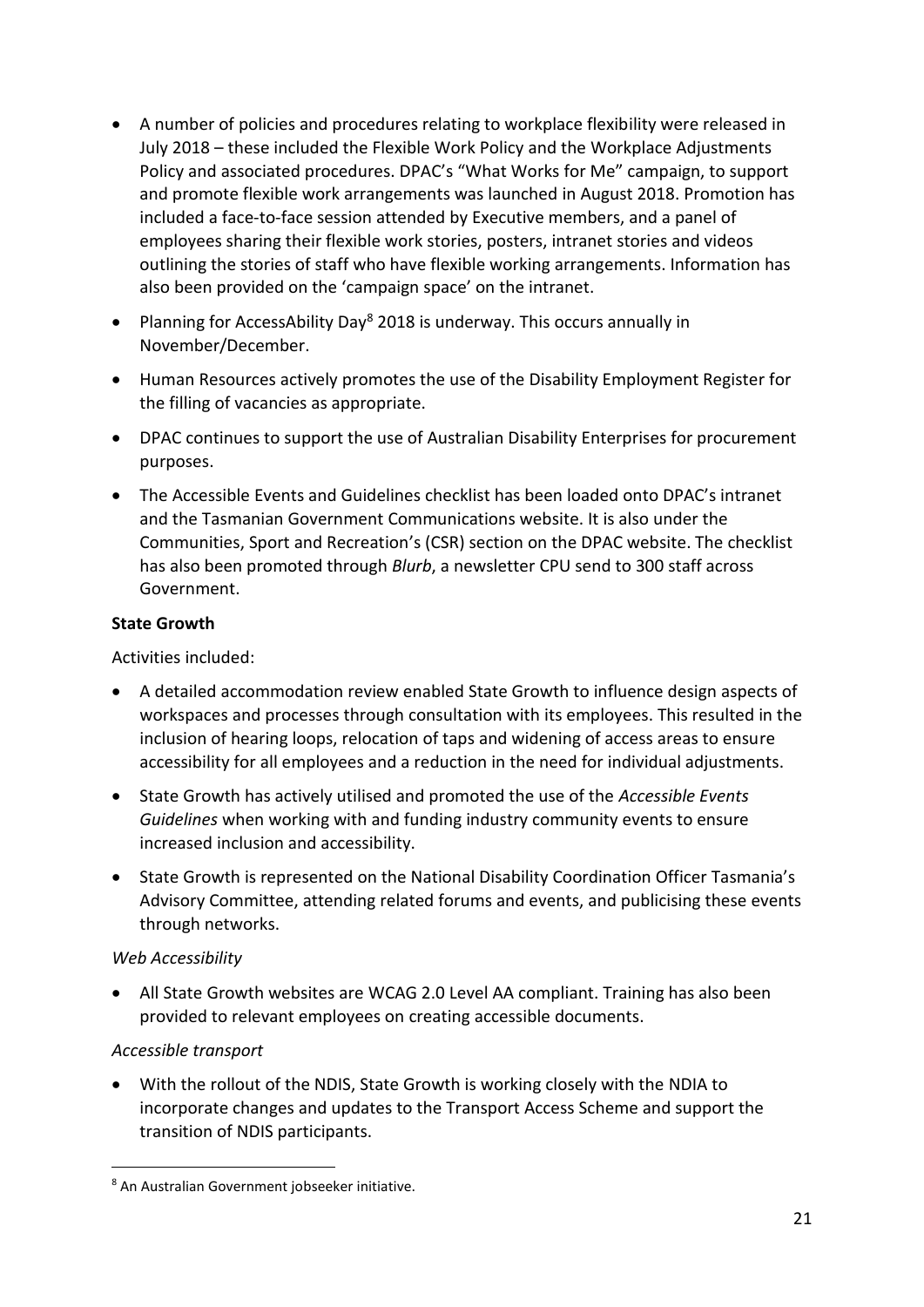- All new vehicles used for general access bus services must be compliant with the *Disability Discrimination Act 1992 (DDA).* This will continue to be a requirement under new contracts being issued in 2019.
- The taxi subsidy scheme will continue to be available to those who are not eligible for the NDIS. Due to issues with the implementation of the NDIS, the safety net program has been extended for Tasmanians who have transitioned to NDIS until 30 June 2019.
- The Assistance Animals Taskforce was established several years ago to work with the taxi industry, the Tasmanian Anti-Discrimination Commissioner and community organisations to prevent cases of discrimination occurring. The number of complaints from people travelling with assistance animals has reduced significantly and the Taskforce 'has paused its activities for now'.
- The *Fitness to Drive – Physical disability* fact sheets provide a range of information on the challenges and questions raised with regard to support and advice for people with disability who drive. This includes information on:
	- − applying for a driver license
	- − occupational therapy driving assessments
	- − vehicle modification requirements; and
	- − process around assessing fitness to drive.

#### **Department of Primary Industries, Parks, Water and the Environment**

Activities included:

• A Disability Reference Group has been established to engage people with disability and disability expertise in planning, developing, implementing and reviewing inclusion initiatives to ensure actions are executed, reviewed and maintained and will continue for the life of the 2018-21 plan.

#### *Accessibility*

- DPIPWE enhanced the accessibility of services and supports offered through:
	- $\circ$  the introduction of a second TrailRider (remote access wheelchair) in November 2017, at Mt Field National Park.
	- o new toilet facilities at Bruny Island Neck Game Reserve (completed in January 2018) are wheelchair accessible via a new ramp.
	- o reconstruction of the Russell Falls Walk path has improved accessibility for those with limited mobility, including improved gradient and path widening to enable two wheelchairs side-by-side.
	- o Planning is underway for new boardwalks and viewing platforms at Bruny Island Neck Game Reserve.
	- o Promotion of the *Accessible Events Guidelines and Checklist* to all DPIPWE staff via Pod (intranet).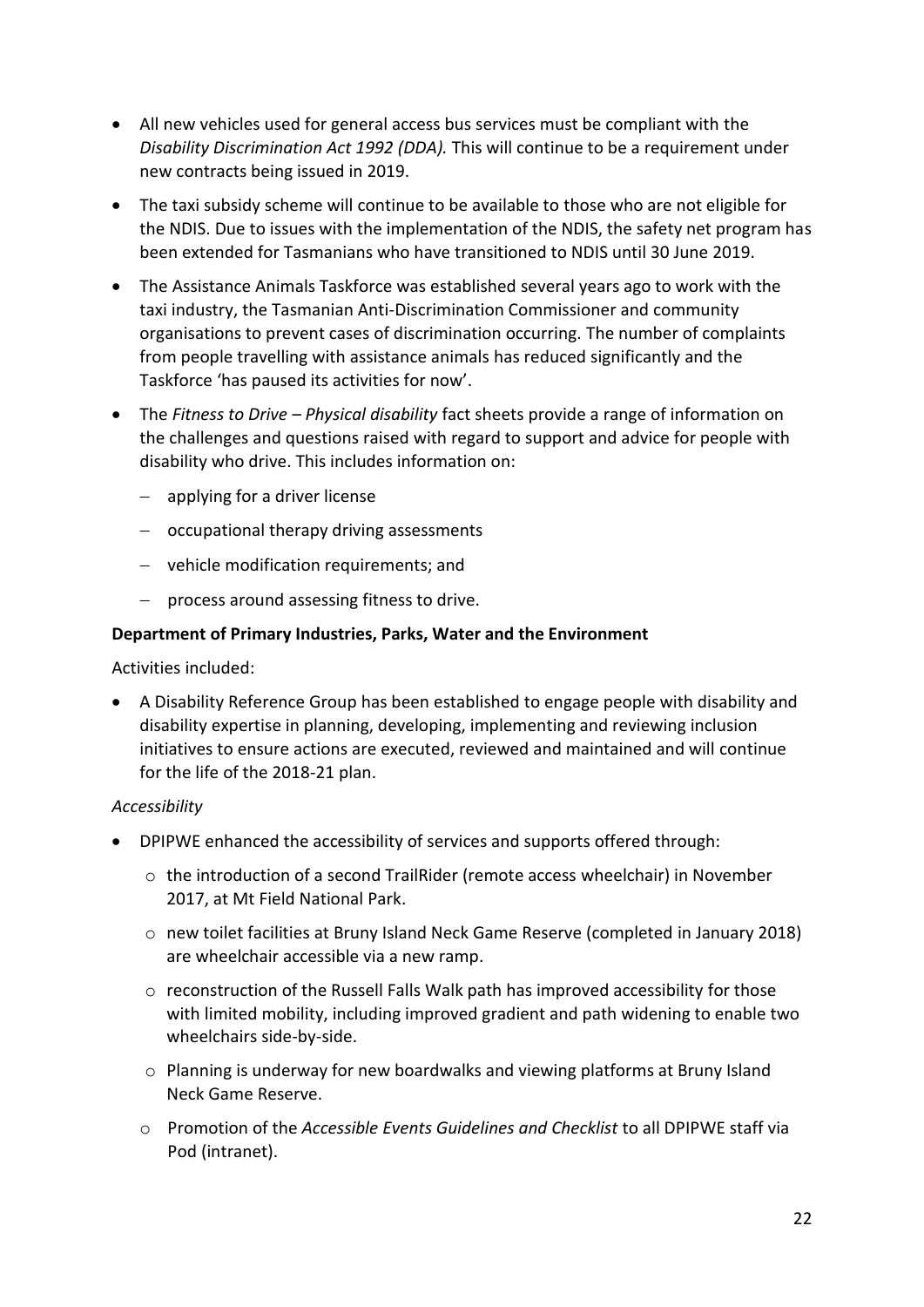- $\circ$  DPIPWE will continue to promote these documents with external event organisers as opportunities arise and will consider publishing the *Guidelines and Checklist* on the DPIPWE website.
- Worked with Tasmanian Government statutory authorities, state owned companies and government business enterprises to achieve the outcomes of Accessible Island.
- DPIPWE built upon last year's success at AgFest to improve accessibility. This included ensuring stalls and displays were accessible to visitors with a range of mobility restrictions, by providing flooring material suitable for wheelchairs and mobile assistance devices and by ensuring adequate space between stalls.
- Reasonable workplace modifications for employees with disability are identified through individual occupational assessments, with workplace modifications made as requirements are identified.
- Work on the Southern Accommodation Project (SAP) at the Lands Building in Hobart incorporates feedback provided by an Access Consultant in an Access Appraisal Report on the proposed alteration works.

#### **TasTAFE**

Activities included:

- Ensured students with disability are provided with fair, flexible, valid and reliable teaching, learning and assessment arrangements (completed).
- Developed procedures for providing appropriate practical support for new and current staff experiencing disability (completed).
- All documentation relating to staff selection processes and procedures will include information on TAFE's obligations under the DDA and accessibility and modification.
- Staff induction process includes disability awareness information and staff will be required to undertake an annual refresher.
- Ensure provision of disability parking spaces (completed) and ensure the number of allocated disability car parks meets or exceeds requirements at all campuses.
- Project plan to rebuild TasTAFE website initiated this will improve accessibility and compliance with WCAG. It will also include information regarding obligations under the DDA and Disability Standards for Education 2005.
- Building connections with schools and colleges to better support students' transition to TasTAFE. Attended a range of events, expos and meetings in all regions.
- A project to ensure buildings and facilities are accessible is due for completion December 2019.

### <span id="page-22-0"></span>Outcome 2: Rights protection, justice and legislation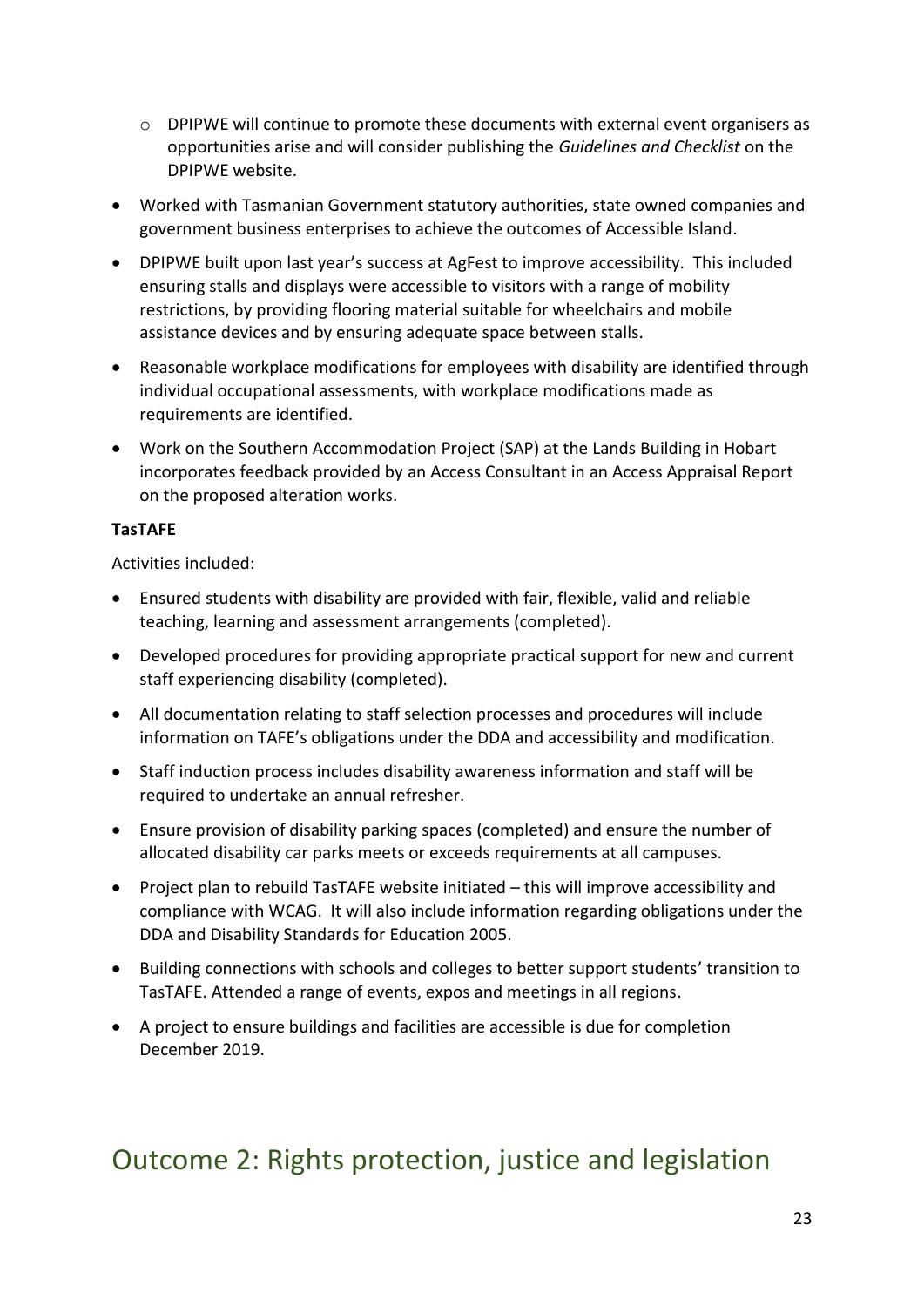#### **Department of Health (Department of Communities Tasmania**

Activities included:

- Disability and Community Services (DCS) continued to support the Ministers Disability Advisory Committee (MDAC) to provide advice on policy and programs that focus on people with disability in Tasmania. In the reporting period, MDAC has been consulted in relation to a number of strategic projects and policy development including:
	- o the *Review of the Disability Services Act 2011*;
	- $\circ$  the creation of resources for providers to better manage complaints and feedback in their services;
	- o the Disability Services Regulations project; and
	- o the Individual Planning framework.
- The independent *Review of the Disability Services Act 2011 – Report of the Review Committee* was presented to Parliament on 5 July 2018. The recommendations in the Report are currently under consideration by Government. It is likely that a number of amendments to the Act will be proposed and a number of actions that do not require a legislative amendment will be progressed by DCS and included in the Disability Services Strategic Plan. A number of recommendations will not be considered until post July 2019 when a more comprehensive review of the Act to ensure alignment with the NDIS will be progressed.
- In 2017, DCS undertook a statewide project on compliance with the Disability Services Regulations 2015. The aim of this project was to assist the sector in self-assessment of their compliance with the regulations to support the delivery of better outcomes for people with disability, their families and carers and support for continuous improvement across organisations. The project raised awareness of the regulations and the requirement for organisations to comply. It has also assisted with the identification of future training needs and organisational readiness to comply with the National Quality and Safeguarding Framework.

#### **Department of Justice**

Activities included:

#### *Disability Justice Plan for Tasmania 2017-2020*

- As the lead Agency, DoJ provided the first cross-agency Annual Report on the Plan to PDAC in May 2018. Recent progress in the Justice portfolio included:
	- o Work to improve information sharing between the Tasmanian Prison Service (TPS) and the Tasmanian Health Service will be incorporated into an MOU between the two Departments and in the new IT platforms each department will be introducing. It is expected that the MOU will be signed off during the first quarter of 2018-2019.
	- o Recent activity has focussed on consolidating systems already in place including: responsibility for screening for disabilities will move to the Correctional Primary Health Service (CPHS) from the TPS Tier 2 process in the first quarter of 2018-19.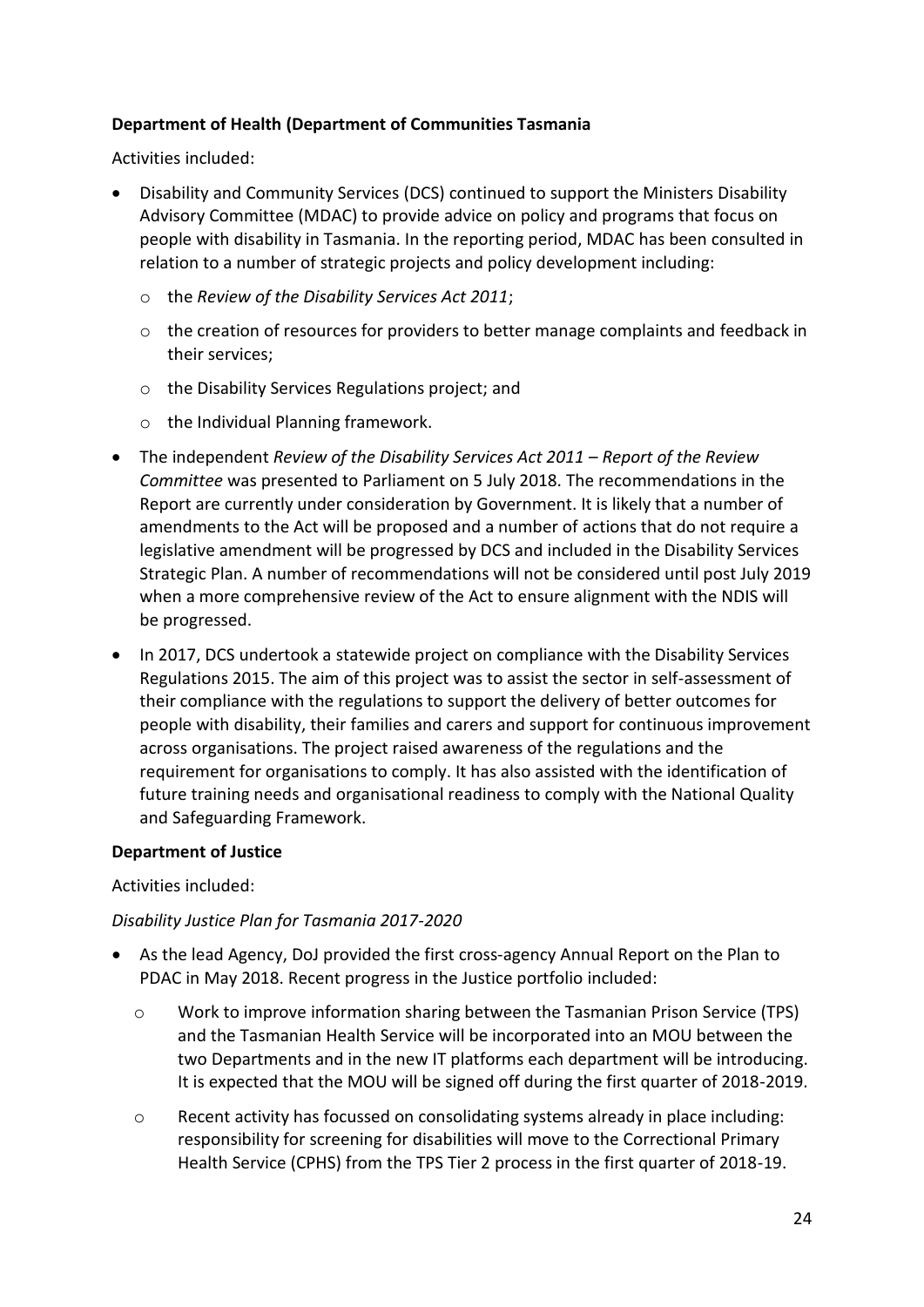- o The Well Ways program has continued to be delivered in the Mersey Unit.
- o Screening for intellectual disability and acquired brain injury has occurred for over 12 months and the responsibility for this will soon transfer to CPHS. Case Management and supports for individuals who have been identified continued during the reporting period.
- o A Case Management group for people with a disability continues to meet to consider supports required within the prison, upon release and within the community. Case management focusses on those with the greatest needs.
- $\circ$  Screening is occurring for sentenced prisoners and prisoners on remand. Supports are provided as needed and within the current capacity of the prison.
- $\circ$  A draft agreement is being developed to help establish working arrangements with the NDIA, TPS and Community Corrections. It is expected that this will lead to improved service provision and the achievement of better outcomes for persons with a disability.
- o Work has commenced on development of the Director's Standing Order in relation to Disability - when completed this will support the provision of supports to people with a disability and ensure a consistent approach is employed.

#### **Department of Premier and Cabinet / Communities Tasmania (from July 2018)**

Activities in this period include:

- Communities, Sport and Recreation (CSR) provided secretariat support to PDAC including meetings with Heads of Agency, PDAC site visits and consultations with DoE and State Growth CSR also provided secretariat for PDAC's report on Initial Report on Disability Justice Plan for Tasmania 2017-2020.
- DPAC coordinated the Tasmanian Government input into Australia's combined second and third periodic report to the Committee on the Rights of Persons with Disabilities.

### <span id="page-24-0"></span>Outcome 3: Economic security

#### **Department of Health (Communities Tasmania**)

Activities included:

#### *Workplace diversity and flexibility*

- The Workplace Diversity Plan 2017-2020 was released in May 2017 to support the implementation of the State Service Diversity and Inclusion Policy and Framework.
- Actions associated included whole of agency activities and messages to employees to acknowledge and celebrate 'days of significance' – such as Harmony Day, International Women's Day, and participation in the 2017 Pride March. Support for whole-of-service activities – such as the Active Ageing Survey and the UNSW Survey on Gender Equality in the State Service.
- CT/DoH launched a new *Workplace Adjustment Procedure*, as well as new resources to support flexible work options – including a new Flex*ibility at Work: Guide to Flexible*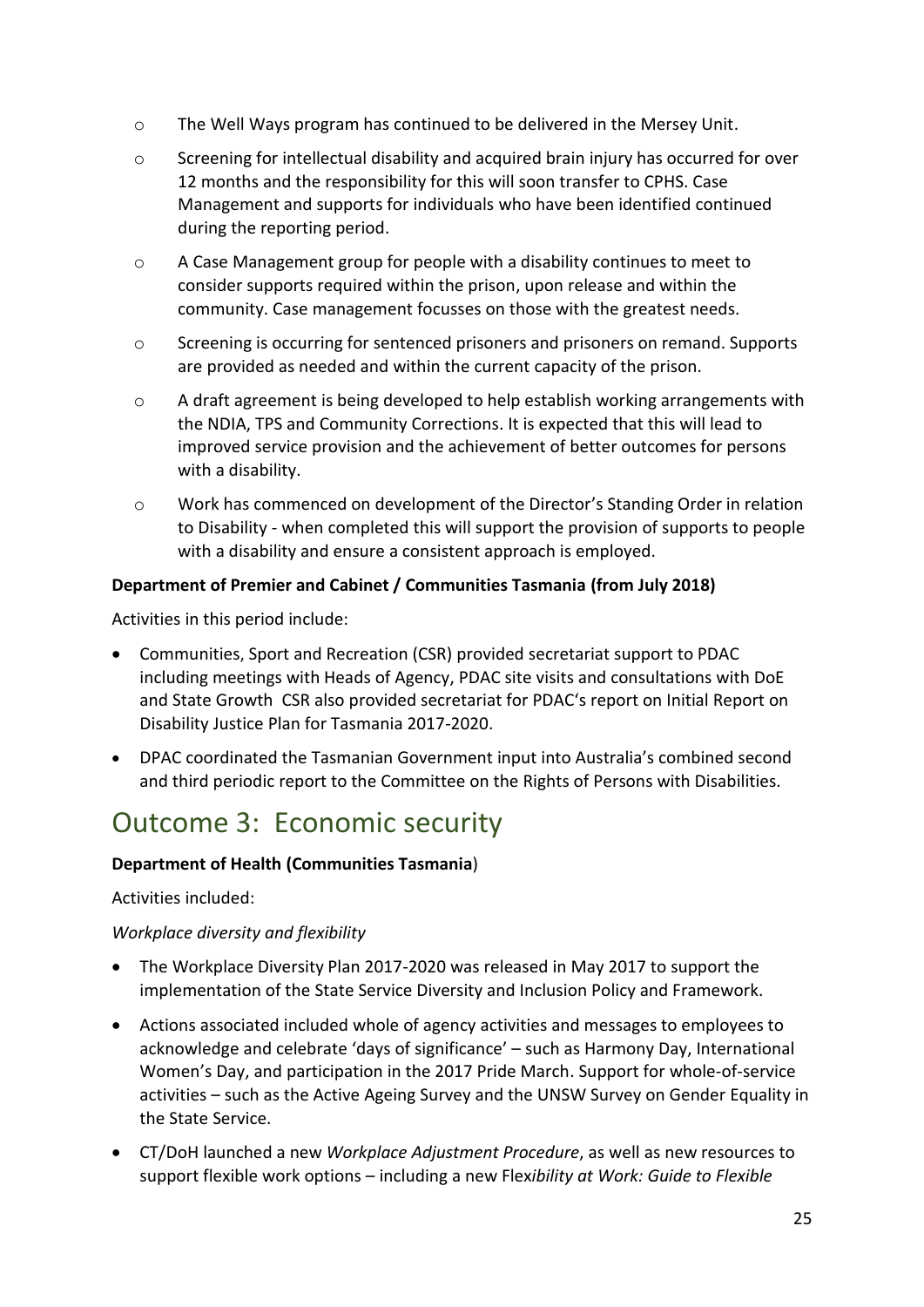*Arrangements*. One of the drivers behind these projects was to ensure conditions and workplaces are accessible and inclusive of people with disability.

- Supported staff to attend leadership and training opportunities relating to inclusive workplaces such as "What it means to be an inclusive leader" and the Human Library.
- As part of the development of employment-related resources and activities, Health and Communities Tasmania continued to work with organisations such as the Australian Network on Disability (AND), National Disability Services (NDS), and individual Disability Employment Providers (DES) to inform efforts to better support people with disability in the Health and Communities Tasmania workforce.

#### **Department of Education**

Activities included:

- A range of projects underway to support the development of its Workforce Diversity and Inclusion Action Plan.
- Raising awareness of disability and common attitudes to disability through engaging with the Human Library and International Day of Disability events for corporate DoE staff and local schools.

#### **Department of Treasury and Finance**

- Unconscious Bias training was conducted with 69 managers and supervisors in August 2017 with an on-line component and a face-to-face workshop. A further 30 staff completed training in 2018. Participants committed to the following statements:
	- o "I will pause before forming an opinion of a person I don't know ensuring I test for any assumptions I may be making"
	- o "I will remind myself to focus on 'fairness' when assessing people and their talents to circumvent potential bias"
	- o "I will actively create a safe place for people in my team to speak up to encourage alternative viewpoints".
- PDAC recommended that Treasury share with other agencies the information sheet it uses for selection panels addressing issues around the demonstration of merit and allowing adjustments be made to people with disability. This occurred at the Disability Action Plan Convenors meeting held on 9 August 2018.
- Treasury educates selection panels and managers on how to support applicants with reasonable adjustments throughout the recruitment process, induction and ongoing employment.
- Treasury's Diversity and Inclusion Reference Group has been consulted in relation to the Disability Action Plan and help to raise awareness and profile the requirements within branches. Treasury has also established a sub-group to help support the action plan.
- Senior leaders have retained a focus on the guiding principles of inclusive leadership as part of performance management discussions. Senior leaders were asked to reflect on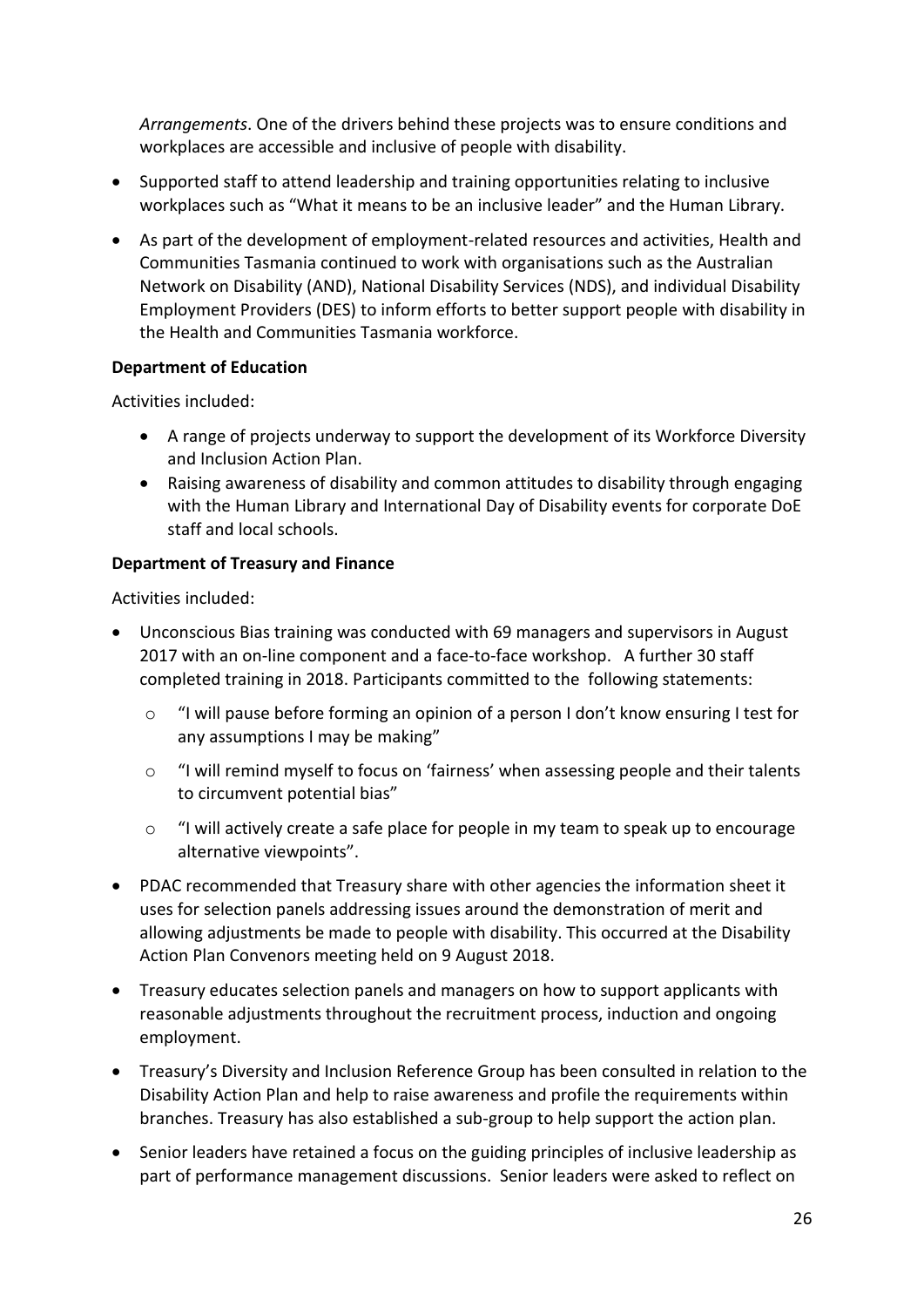their inclusive leadership behaviours and identify positive actions which have contributed to fostering an inclusive approach within their teams.

#### **Department of Police, Fire and Emergency Management**

Activities included:

- Equity & Diversity training for police recruits is now embedded into the recruit training regimen and is ongoing, with every intake being trained in this area before graduating from the Police Academy.
- DPFEM's 2018 *State Service Vacancy Management and Selection Guidelines* promote a thorough understanding of Equity and Diversity principles and include clear reference to the Department's policy in this area, as well as identifying relevant on-line training material. The Guidelines encourage all selection panel members to be aware of this.
- DPFEM has engaged the services of a Disability Employment Provider on three occasions during the reporting period.

#### **Department of Justice**

Activities included:

- The Office of the Public Guardian provided education and information sessions about guardianship and power of attorney issues on request. It has recently partnered with Palliative Care Tasmania to provide education sessions, and also provides advice to members of the public on enquiry.
- Work is continuing nationally in relation to enduring appointments, including powers of attorney under the Council of Attorneys-General Working Groups.
- The Tasmania Law Reform Institute review of the *Guardianship and Administration Act* will be released in September 2018. It is expected that the review will make a number of recommendations for the reform of that Act, and will include an examination of the interrelationship between that Act and the *Powers of Attorney Act 2000* and how these Acts should interact if legislative amendments are proposed.

#### **Department of Premier and Cabinet / Communities Tasmania (from July 2018)**

- Improved access to the internal layout of Service Tasmania service centres through relocation to the new Devonport paranaple Centre in September 2018 and an upgrade of the Hobart premises to accommodate accessibility for both customers and staff.
- Release of the new Flexible Work Policy, Workplace Adjustment Policy and associated procedures, and the launch of the DPAC "What Works for Me" flexible work campaign.
- Increased engagement with Disability Employment Service providers, resulting in increased employment opportunities for people with disability.
- The Active Ageing Strategy provided \$20,000 for a pilot statewide connector services for people not eligible for CHSP or HACC funded transport to connect with their nearest public bus for free, enabling affordable access to major centres and essential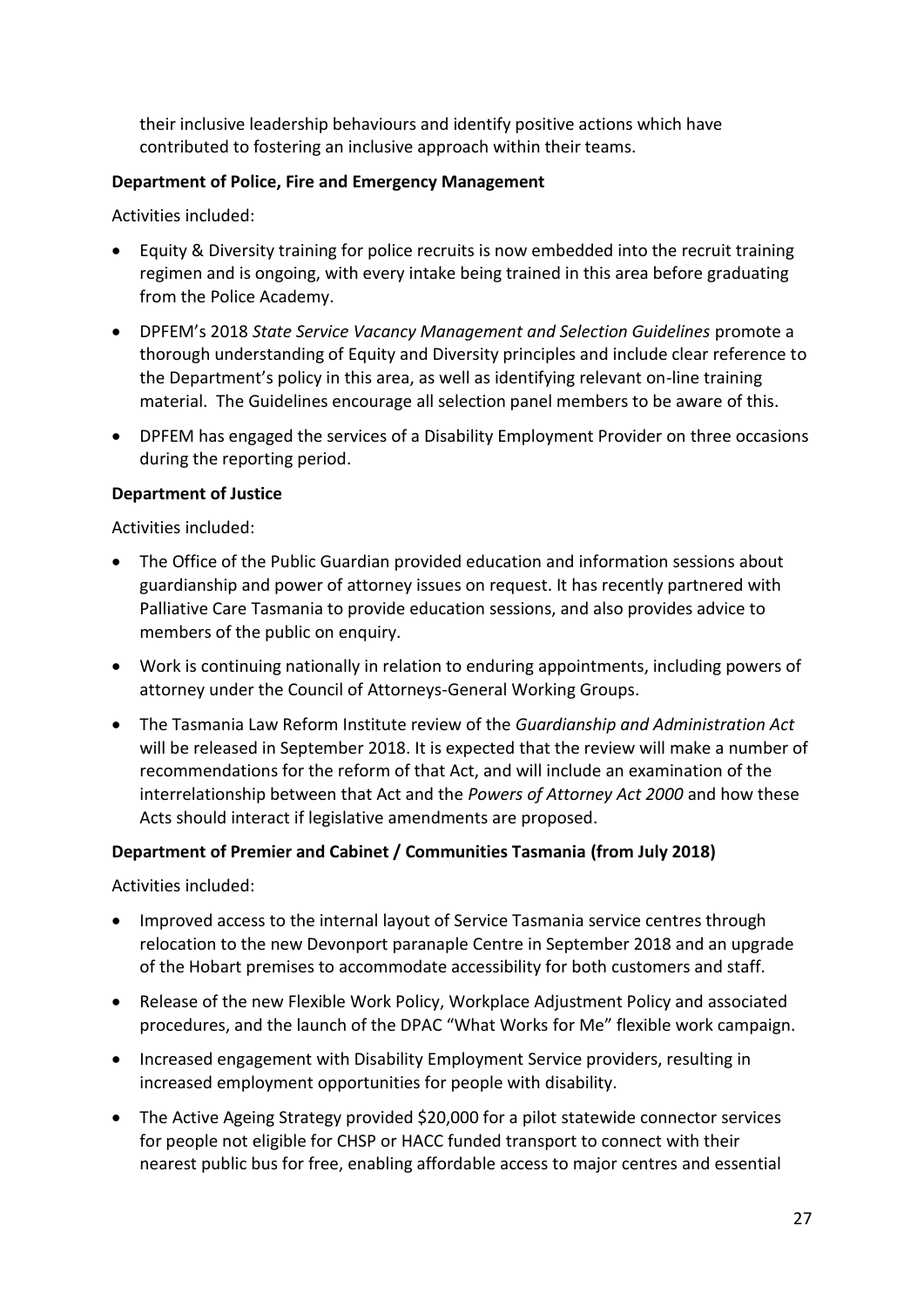services. CSR entered into a grant deed with Community Transport Services Tasmania to deliver the service. The pilot operates as a door-to-door service connecting passengers with local transport, specifically. People with disability along with other population cohorts can use the service.

- Policy Division provides secretariat support for the Tasmanian Government School Transport Reference Group, which was formed in late 2017 and includes a PDAC member.
- The Tasmanian Government is a Gold member of the Australian Network on Disability (AND). CSR coordinates this membership across government agencies.

#### **Department of State Growth**

Activities included:

- State Growth has taken a lead role working with the State Service Management Office to develop the Tasmanian State Service Flexible Work Policy. The Flexibility@Work Framework has been launched which aims to develop a supportive and enabling culture that understands individual needs for flexibility and includes a number of guidelines and supporting resources.
- The number of projects funded under the Training and Work Pathways Program (TWPP) that explicitly support Tasmanians with a disability have increased each year since its inception. Projects funded under the TWPP must include some form of work placement or work exposure activity for the participant with the aim to increase post-VET employment opportunities for people with a disability. Results to date have shown an increase in employment outcomes and higher completion rates.
- State Growth is working with the disability employment sector to increase opportunities for unpaid and paid work for people with disability through national initiatives as well as State Growth's Unpaid Work Framework, the State Service Disability Employment Register and the Graduate Program for People with Disabilities.

#### **Department of Primary Industries, Parks, Water and the Environment**

- The *DPIPWE People Strategy* includes
	- − Development of a specific action plan and implementation of the Tasmanian State Service (TSS) *Diversity and Inclusion Policy and Framework 2017-2020*
	- − Facilitation of stronger relationships and the identification of placements in collaboration with Disability Employment Service providers
	- − Building an inclusive and diverse workplace through the development of an online resource to support applicants to access information about applying for jobs and work across Agencies and with community groups to identify barriers and initiatives / opportunities to support people with disability who are working, or wish to work, in the TSS.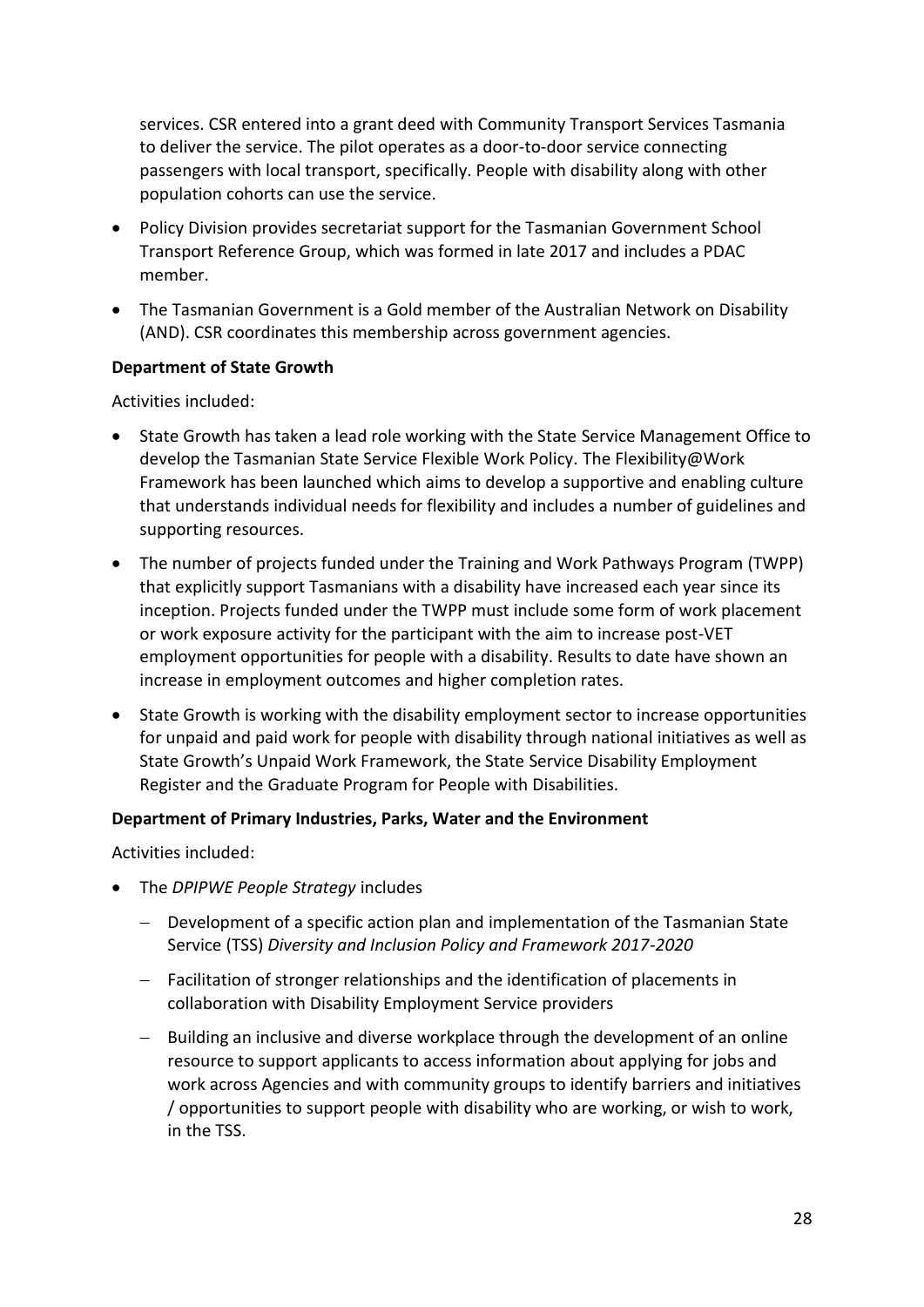- Implementing a range of activities to improve awareness relating to workplace adjustments, diversity and inclusion including:
	- − Launch of the Inappropriate *Workplace Behaviours* eLearning module.
	- − A new *Workplace Flexibility Procedure* includes a Toolkit, online application form and an eLearning module.
	- − Gender KPIs are included as a component of the performance management of senior leaders.
	- − Diversity and Inclusion is a standing item on Executive and Departmental Leadership Group meeting agendas.
	- − Working towards formal roll out of the Workplace Adjustment Policy Template and a review of reporting capability.
- DPIPWE has sought opportunities to collaborate with local government, business and the not for profit sector to share its experience and identify new opportunities. This has included:
	- − Working with other organisations to identify opportunities for improvement, including work with an Access Consultant throughout the SAP.
	- − Inclusion of this activity within the *DPIPWE People Strategy.*
- DPIPWE continues to support the NDS's JobsABILITY and BuyAbility initiatives through its *DPIPWE People Strategy.*

## <span id="page-28-0"></span>Outcome 4: Personal and community support

#### **Department of Health (Communities Tasmania)**

- Currently in Tasmania, all people with disability from birth to 49 years old can access the NDIS and from January 2019 all people under 65 years will become eligible to transition to the NDIS.
- As at August 2018, 84% of transition to date bilateral targets had been met covering the period 1 July 2016 – 31 August 2018.
- Until 30 July 2019, the current DoH Quality and Safety Standard apply to funded disability services providers and registered NDIS providers. The National Quality and Safeguards Commission will take effect in Tasmania from 1 July 2019. Tasmania continues to work with the Commonwealth to ensure a smooth transition to the Commission.
- The Commonwealth Sector Development Fund (SDF) was established to assist the disability sector (including people with disability, their families, carers and service providers) to transition to the new arrangements for disability support under the NDIS. Disability and Community Services (DCS) has secured \$3.23 million in grant funding from the Commonwealth through the NDIS SDF for four projects in Tasmania.
	- $\circ$  Project 1 Expert Panel Four application rounds have been completed with 27 organisations receiving funding for 35 individual pieces of work. All organisations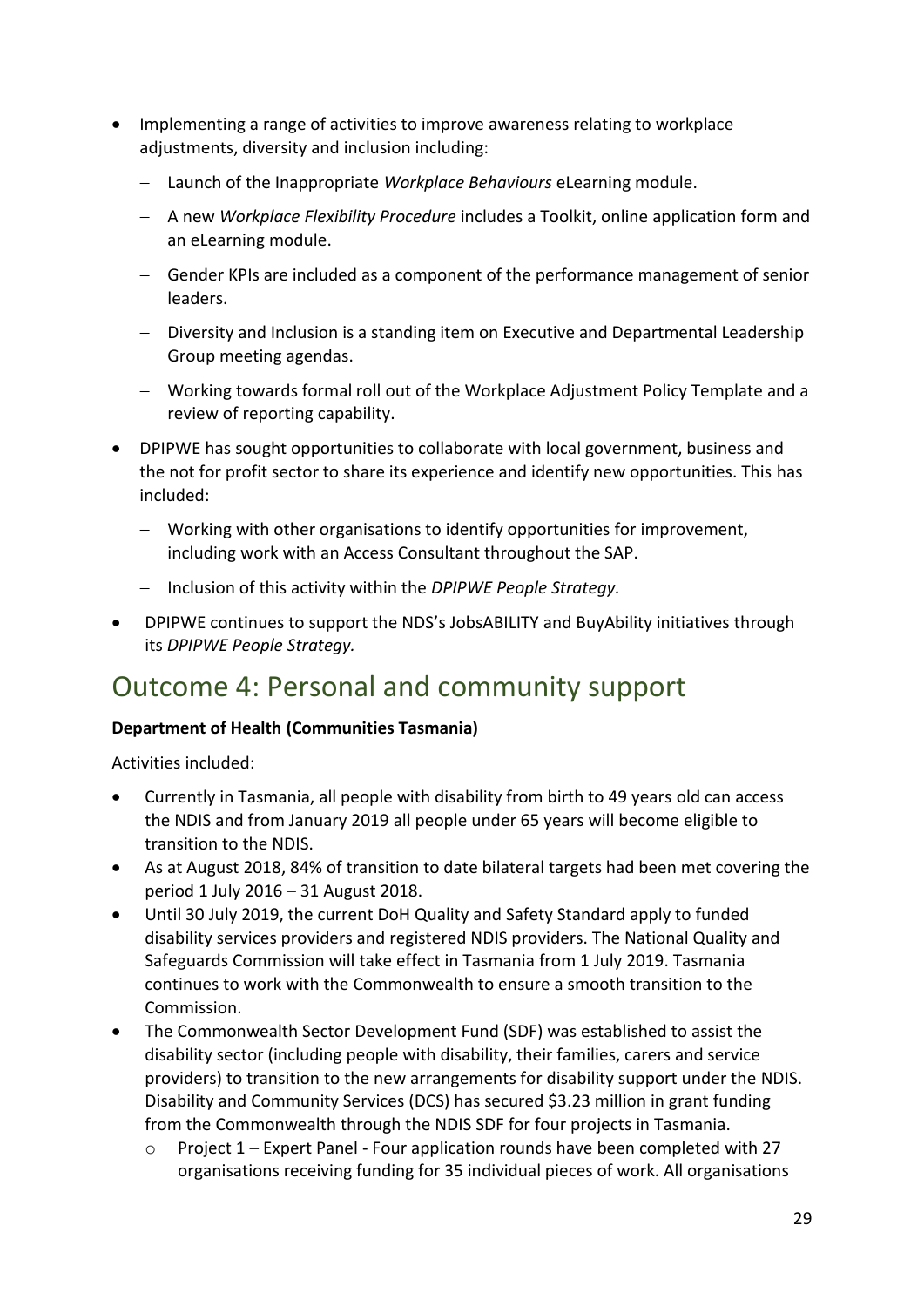that demonstrated their need for assistance and demonstrated sufficient progress towards NDIS registration received support.

- $\circ$  Project 2 Allied Health 76 people in rural areas with disability, their families and carers, and 54 allied health providers have been consulted about the provision of allied health in regional and remote areas. This informed modelling work regarding increasing the availability and future supply of allied health workers working in the disability sector, especially in rural/remote areas.
- o Project 3 Mainstream Resources and Audio-Visual An innovative website has been developed that is effectively three sites in one, allowing a different user experience based on accessibility needs. Website visioning and mapping of existing mainstream resources is complete. Input from people with disability, parents and carers, and community service providers has been included to ensure development of the website and resources will be effective at assisting mainstream engagement
- o Project 4 Hard to Engage An engagement framework was developed, tested, and then implemented. 117 agencies/programs that have struggled to contact some people who may be eligible for the NDIS were consulted through the framework, identifying 275 people possibly in need of support. The process for transition of Disability Services to a post July 2019 service and support model is ongoing with a transition plan under development. Transition to the new DCS structure over the next 10 months will reflect operational requirements to maintain an effective DCS organisational structure and broader support to the sector, while also acknowledging that disability services business requirements will change as clients' transition to the NDIS and Continuity of Supports program, and funding agreements with the sector cease.
- An 'end of an era' celebration was recently held to acknowledge these changes and acknowledge the hard work of individuals over the decades. This included two events a broad sector event and a more formal event for staff who have been part of the Workforce Plan. Staff affected by the DCS workforce transition plan, are considering their options and the DCS workforce is reducing in line with the proposed workforce transition plan.
- The provision of children's therapy services in Tasmania interfaces with health, education, disability and community sectors. Independent consultant KPMG completed a comprehensive review of existing Children's Therapy Services funded by State Government to improve understanding of those services that will remain in scope for State Government funding within full scheme NDIS. DCT is currently considering the review report and will progress this for consideration by Cabinet during 2019.

#### **Department of Police, Fire and Emergency Services**

Activities included:

• Planning for the Tasmania Police Charity Trust Bike Ride scheduled for November and December 2018 has commenced. The disability support group New Horizons – whose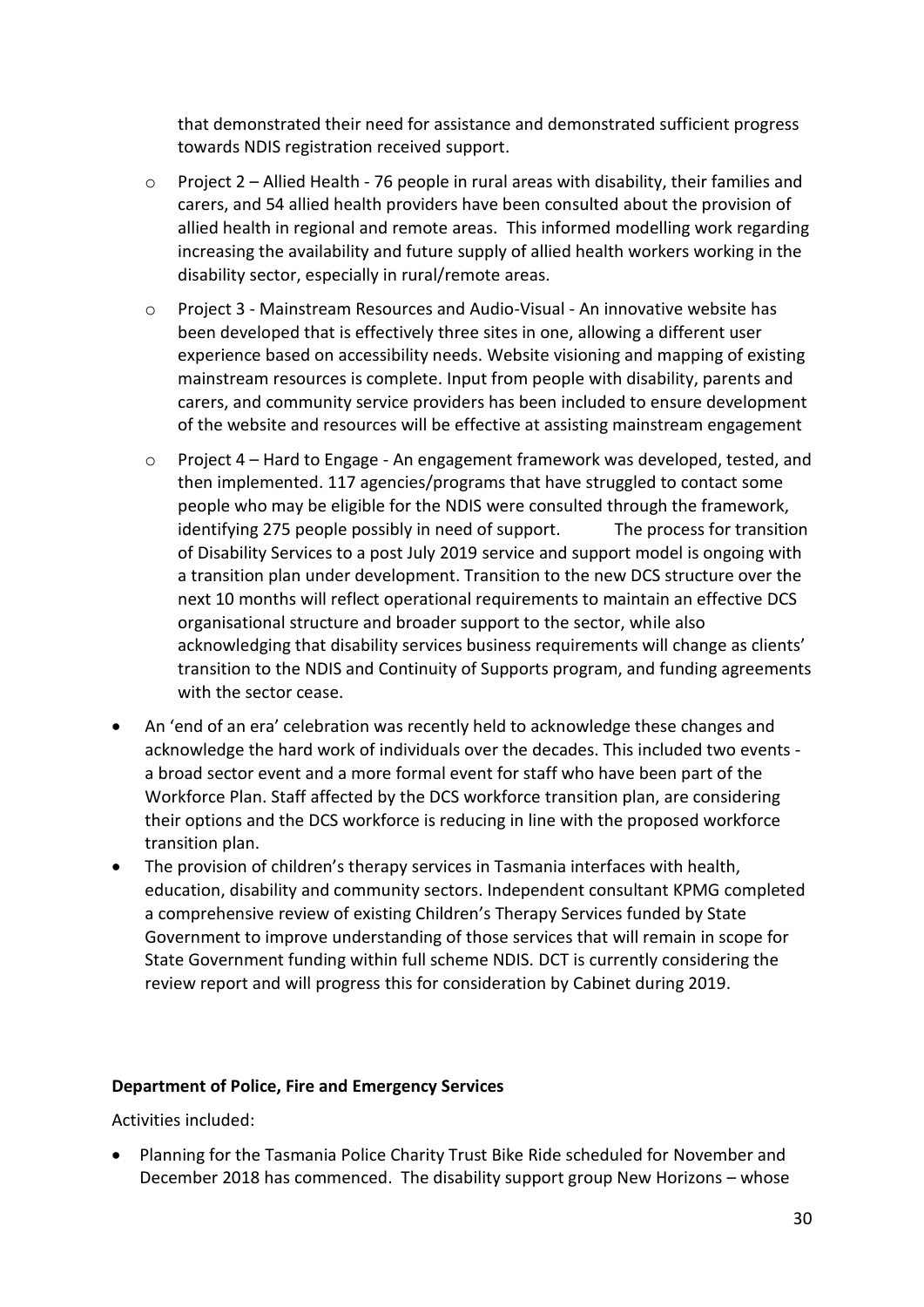mission is to facilitate persons with disabilities' participation in sports and recreational activities – has been named as the event's beneficiary.

#### **Department of Premier and Cabinet / Communities Tasmania (from July 2018)**

Activities included:

- In May 2018 the Tasmanian Government signed the Intergovernmental Agreement for Nationally Consistent Worker Screening in the NDIS. The aim of the agreement is to introduce nationally consistent arrangements to minimise the risk of NDIS participants being harmed by poor quality or unsafe supports. DoJ is responsible for implementing the agreement.
- The *Multicultural Language Services Guidelines for Tasmanian Government Agencies* reflect the Tasmanian Government's commitment to the development of whole-ofgovernment communication strategies that address language barriers. The Guidelines require agencies to use NAATI credentialed interpreters where possible in order to be confident of the quality and level of skills of the language or Auslan interpreter. As of September 2017, the NDIA has an arrangement with Translating and Interpreting Services (TIS) National for participants accessing their funded support through an NDIS registered provider.
- Implementing the *Tasmanian Carers Policy 2016* and *Action Plan 2017-2020*: The Carers Issues Reference Group met in August 2017 and June 2018 to advise on implementation and other carer issues.
- Making the application process for a [Companion Card](http://companioncard.dpac.tas.gov.au/) easier by offering on-site assessments for disability support services, special schools and aged care service providers that support large numbers of people with a life-long disability. Several organisations have undertaken onsite assessments.

#### **TasTAFE**

Activities included:

• Supporting students to connect with the NDIS – Disability Liaison Officers contributed to a NDIS toolkit for people with disability entering higher education or vocational education and training, and provided referrals to the NDIS as required.

## <span id="page-30-0"></span>Outcome 5: Learning and skills

#### **Department of Education**

DoE has a focus on prioritising supports and resources for learners with disability and diverse needs with a continuum of support centred on collaboration, student agency and evidence-informed practice.

Activities included:

• There are three support schools for students with disability and four Early Childhood Intervention Services.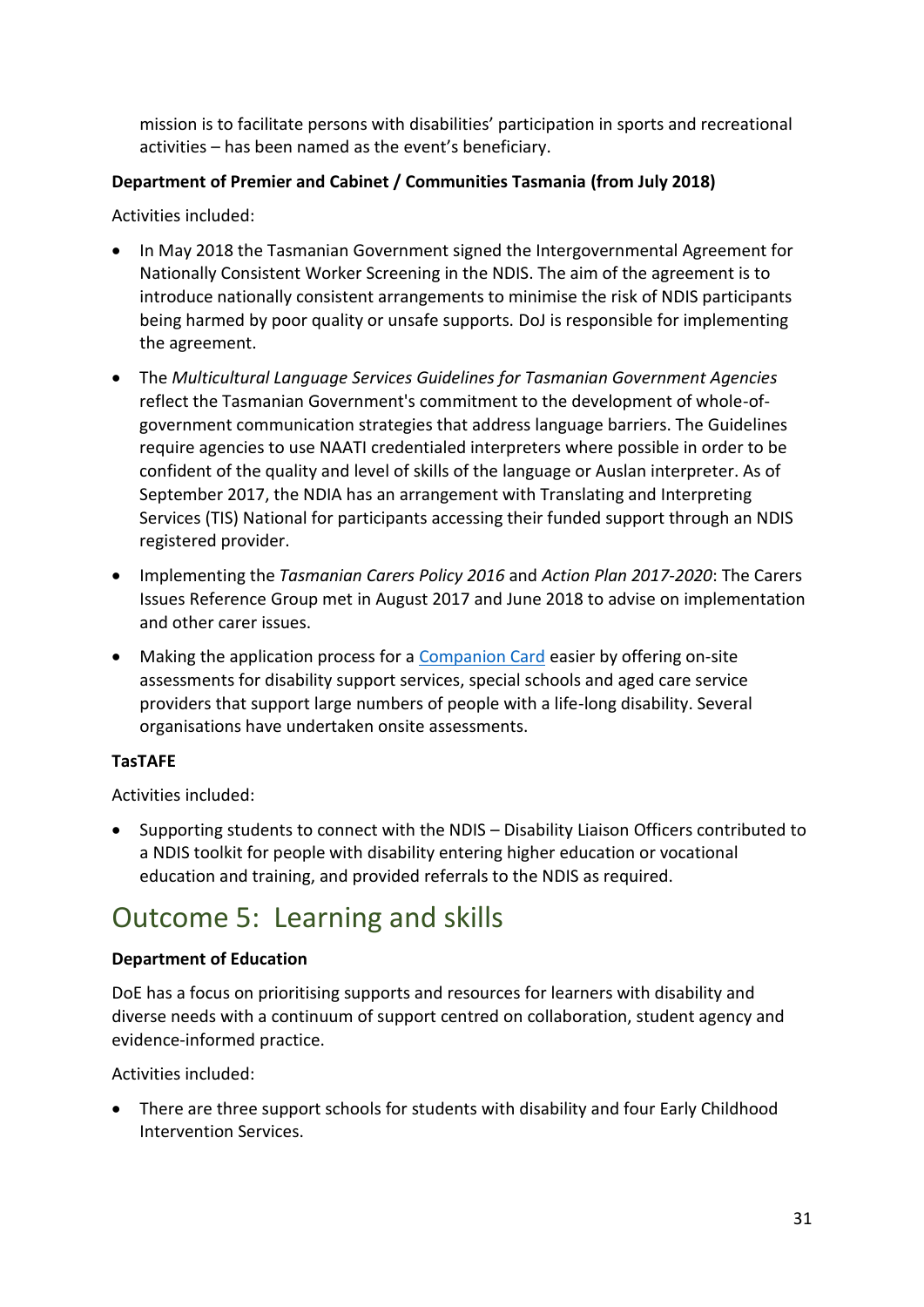- In 2018 there were 1,041 FTE students on the Severe Disability Register and a further 1.517 FTE students who receive support due to a cognitive capacity between 55-70 full scale IQ.
- At March 2018 DoE provided 145.59 FTE allocation of support teachers statewide with an additional 78.5 FTE support teacher allocation for support/special schools.
- DoE has developed a series of visual illustrations of practice that reflect the personalised learning to support students with disability - [Student with Disability Illustrations of](https://www.youtube.com/watch?v=RKw1Ve1mlKM&list=PLWFK6wYaexKjEh5kiv5rs2QzMH_70BQ4X&index=2&t=0s)  [Practice.](https://www.youtube.com/watch?v=RKw1Ve1mlKM&list=PLWFK6wYaexKjEh5kiv5rs2QzMH_70BQ4X&index=2&t=0s)
- DoE is developing a new special education funding model that will align resourcing to a needs based funding model. The new funding model will represent a move away from the medical/categorical model to a new model which allocates funding and resources to the levels and types of educational adjustments that are required for students with disability.
- Autism Support Classes have been established at Lindisfarne North, Summerdale, and Romaine Park Primary Schools and Rose Bay High School. Two more autism classes will be established at Prospect and Parklands High Schools.
- The Hearing Services and Vision Services teams provide statewide specialist educational support to children aged from 0 to 18 years who have hearing loss, are blind or have low vision.
- Learning Plan quality assurance in 2017-2018 DoE undertook a Learning Plan Quality Assurance Project which reviewed the quality of learning plans for students with disability across 33 per cent of Tasmanian Government Schools. The percentage of plans that were rated as either excellent or good was 43 per cent. It is not possible to establish trends until the 2018 quality assurance process has been completed.
- DoE continues to implement the recommendations of the Ministerial Taskforce Report *Improved Support for Students with Disability,* which is due for completion in 2023.
- Online Professional learning school teams have access to online disability specific professional learning modules in partnership with the University of Canberra for the Disability Standards for Education modules (DSE). To date 7.533 DoE staff members have participated in the DSE online modules.
- Inclusive Practices resources a website for staff has been developed to share inclusive practice. Currently 1,379 staff have access to this online resource which are accessed on a regular basis with 736-12,732 page views per week.
- DoE continues to support, student, families and schools in the transition to the NDIS. It has developed a suite of supporting documents to guide schools in the development of appropriate and collaborative working relationship with NDIS providers. During May-July 2018 DoE supported the Commonwealth Government's national consultation process on supported school transport and the transition to the NDIS.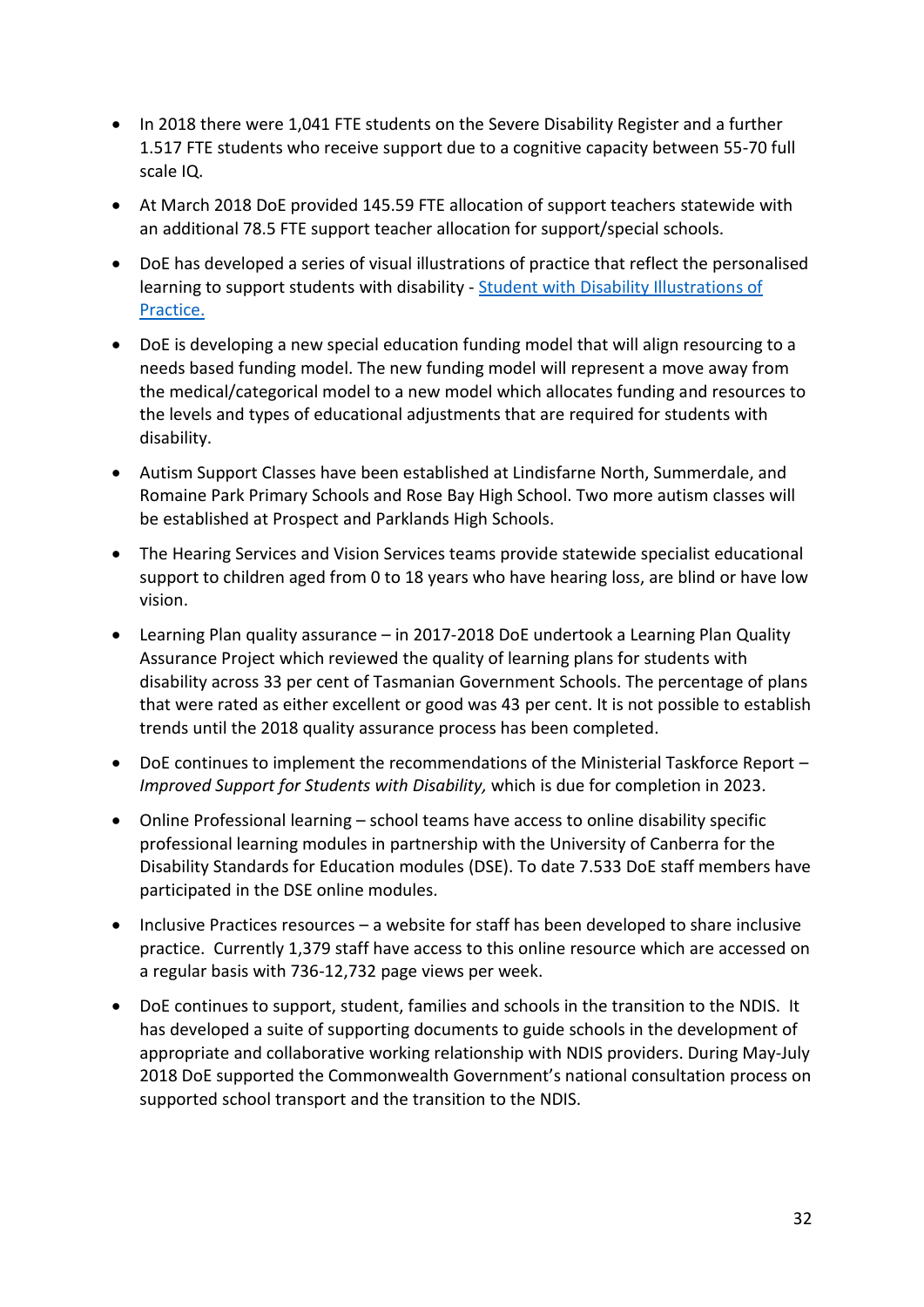#### **TasTAFE**

Activities included:

- Pre-enrolment processes Implementation of an improved and automated advice to all future students– this encourages students to make early contact with relevant Student Support staff to request reasonable adjustments for entry and enrolment processes (completion scheduled for December 2018).
- Assessments Providing teachers with capability development in inclusive teaching practices that will lead to learning and assessments that are inclusive, fair, flexible, valid and reliable for students with a disability (completion scheduled for June 2019).
- Accessible documents Exploring options for accessibility training for key staff in the development of accessible documents and learning materials (completion scheduled for June 2019).

### <span id="page-32-0"></span>Outcome 6: Health and wellbeing

#### **Department of Health / Communities Tasmania (from July 2018)**

Activities included:

• In 2017-18, DoH/DCT invested \$47 000 to have 12 employees trained by Mental Health First Aid (MHFA) Australia to deliver the *Standard MHFA two day course*. Since February 2018, they have delivered 12 courses to over 130 participants from across Health and Communities Tasmania (statewide). Delivery will continue into 2019 and beyond.

#### **Department of Treasury and Finance**

Activities included:

• An 'Introduction to mental health' training session was held on 8 May 2018. Evaluation from the session identified that 100 per cent of respondents scored the training positively for increasing their own knowledge about the topic and the likelihood to apply the knowledge gained in looking after their own mental health and wellbeing.

#### **Department of Police, Fire and Emergency Services**

Activities included:

• An initiative to deliver Mental First Aid (MHFA) courses to DPFEM employees across the state. The capacity of the two existing MHFA instructors is currently being reviewed to ensure they can continue to meet demand for this course (188 students have been trained so far).

#### **Department of Premier and Cabinet / Communities Tasmania**

Activities included:

• Delivered a range of activities in partnership with sport and active recreation providers and disability service organisations to develop, support and promote opportunities for Tasmanians with disability to participate in sport, recreation and physical activity. These activities included: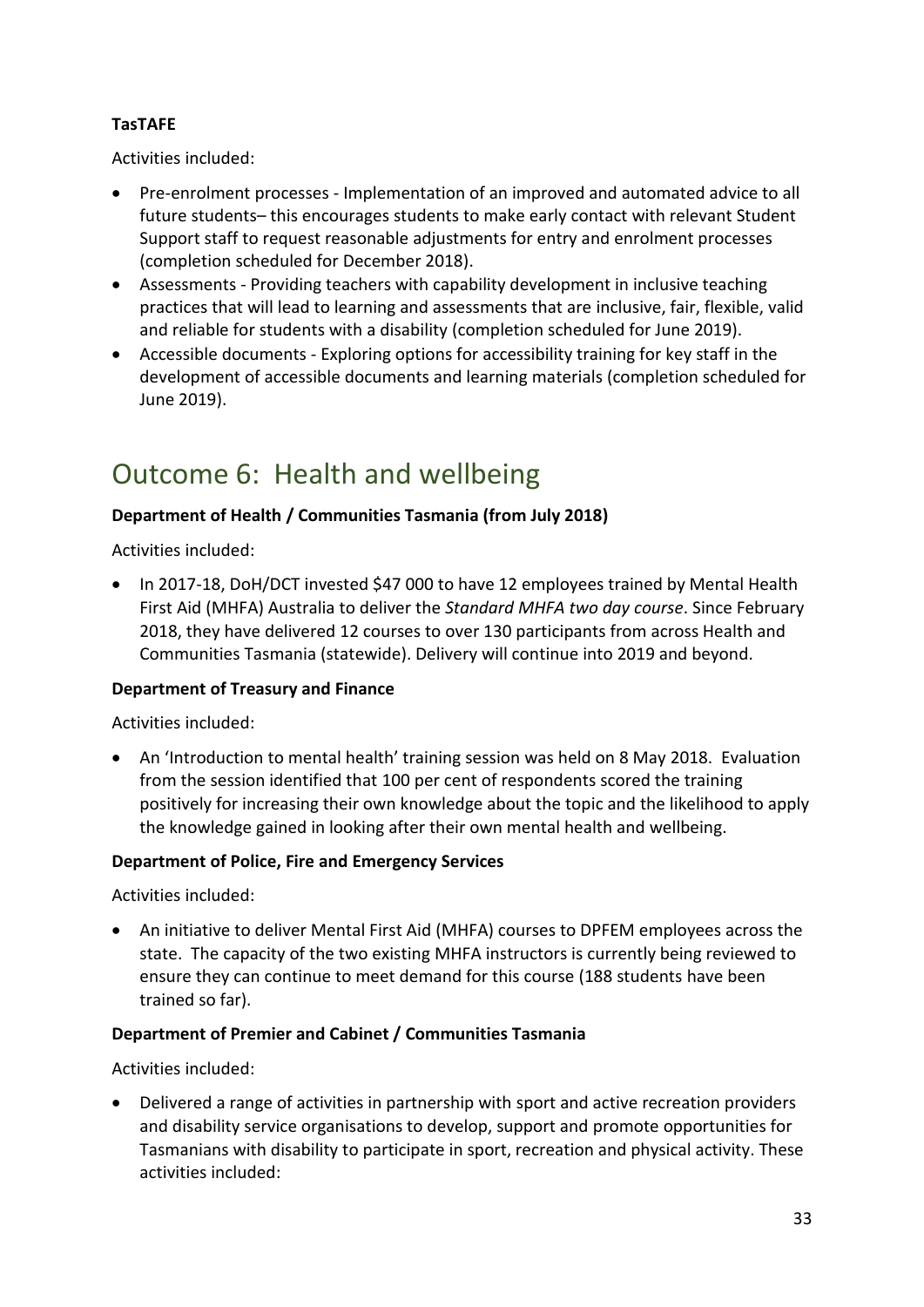- o In 2017-18, Special Olympics Australia received a \$15,000 grant to deliver sporting opportunities to people with intellectual disability.
- o Grant funding of \$50,000 per annum over three years from 2018-19 to ParaQuad to support participation in sports for Tasmanians with physical disability.
- o Delivered two Disability Sport and Active Recreation Network forums at the Silverdome in Prospect (May 2018) and the Professional Learning Institute in Glenorchy (September 2018).
- o CSR and DCS are working collaboratively to assist New Horizons transition to the new funding opportunities with NDIS and grant programs.
- o Providing support towards the development of an Inclusive Sport Alliance to see increased collaboration across the disability sport sectors.
- o Met with NDIS Local Area Coordinators to provide information about sport and recreation opportunities available in the South of Tasmania and provided relevant contact information, this will assist with the development of NDIS plans.
- o Working with State Sporting Organisations and disability sector to provide participation opportunities.
- Supported the implementation of the *Healthy Tasmania Five Year Strategic Plan*, including participation on the Healthy Tasmania Steering Committee and working groups.
- The Premier's Health and Wellbeing Advisory Council has been established to provide advice on cross-sector and collaborative approaches to improving the health and wellbeing of Tasmanians in relation to the Healthy Tasmania priority areas. The Council has developed a work plan for the next 12 months which includes a hosting an Active Living event and a Health in All Policies colloquium.
- Policy Division has provided a representative on the Healthy Tasmania Chronic Conditions Working Group and supported the development of an action learning research project for anticipatory care.
- As part of the WHS program and Diversity and Inclusion Plan, nine DPAC employees completed the MHFA training. Options to expand the program are being looked at for 2019.
- To support Mental Health Week (November 2018), a DPAC event will focus on mental health, mental illness and protective factors. DPAC is also upgrading its intranet pages to improve resources on mental health.

#### **Department of Primary Industries, Parks, Water and the Environment**

Activities included:

• The Employee Wellbeing Strategy has been endorsed by the Executive Committee and has gone through employee consultation. Feedback has been incorporated and the final Strategy is due to be released shortly. The Strategy recommends the new Employee Wellbeing Program including: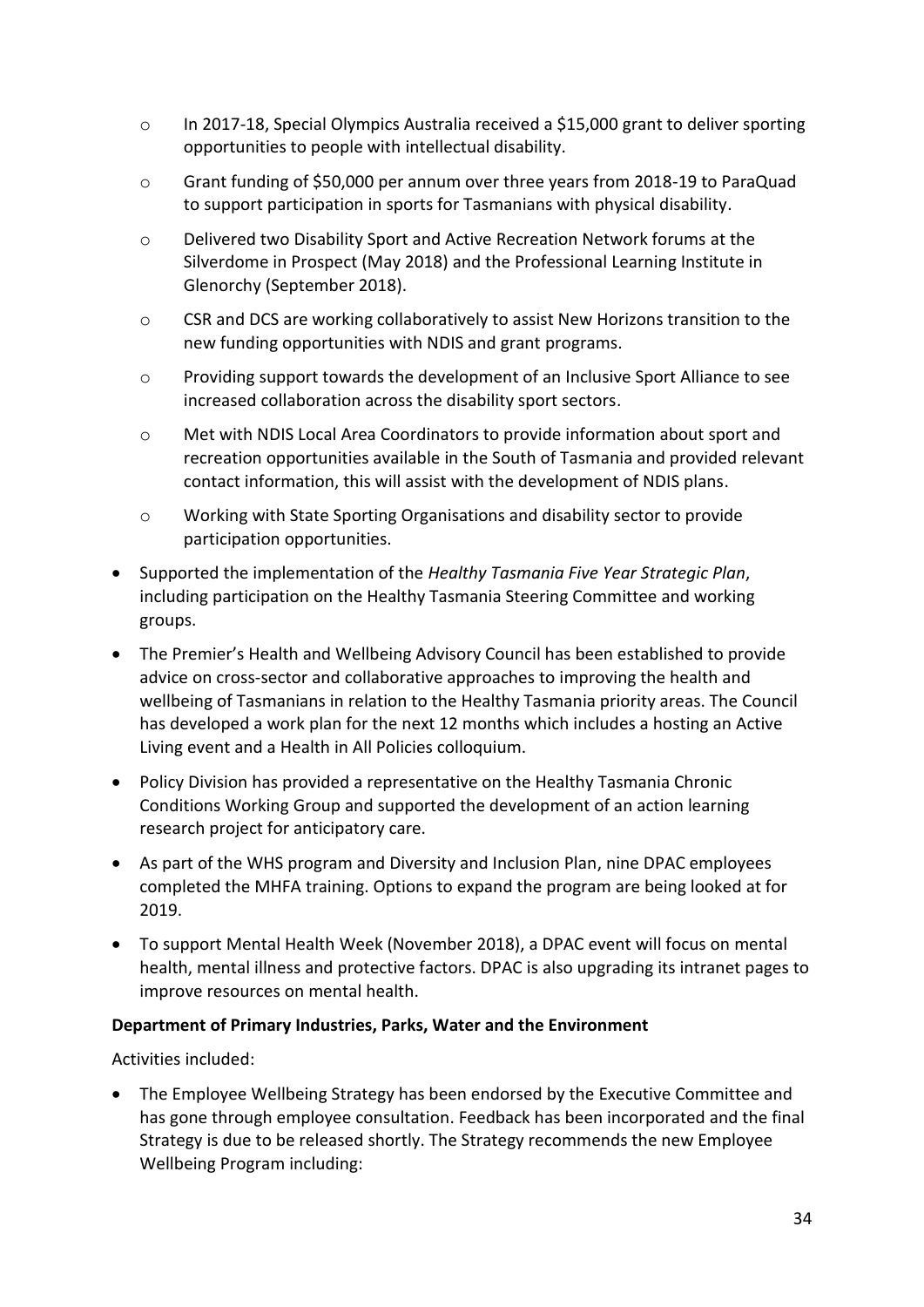- o Mental health training and resources for managers and employees
- o Launch a MHFA officer network (or incorporate into existing Contact Officer network)
- Beyond Blue's eLearning module "Managing Mental Health Risks at Work" is strongly recommended for all new staff as part of their induction.
- Appointment of a Specialist WHS & Wellbeing Officer who will take on a portfolio of Wellbeing-related work and establish and embed the new Wellbeing Program.
- Working towards improved engagement by all employees in disability inclusion practice and building of momentum, practical knowledge and networks. Compulsory completion of an eLearning module on "Inappropriate Workplace Behaviours" has been included for all new staff as part of their induction. DPIPWE continues to engage with employees through consultation on diversity and inclusion initiatives